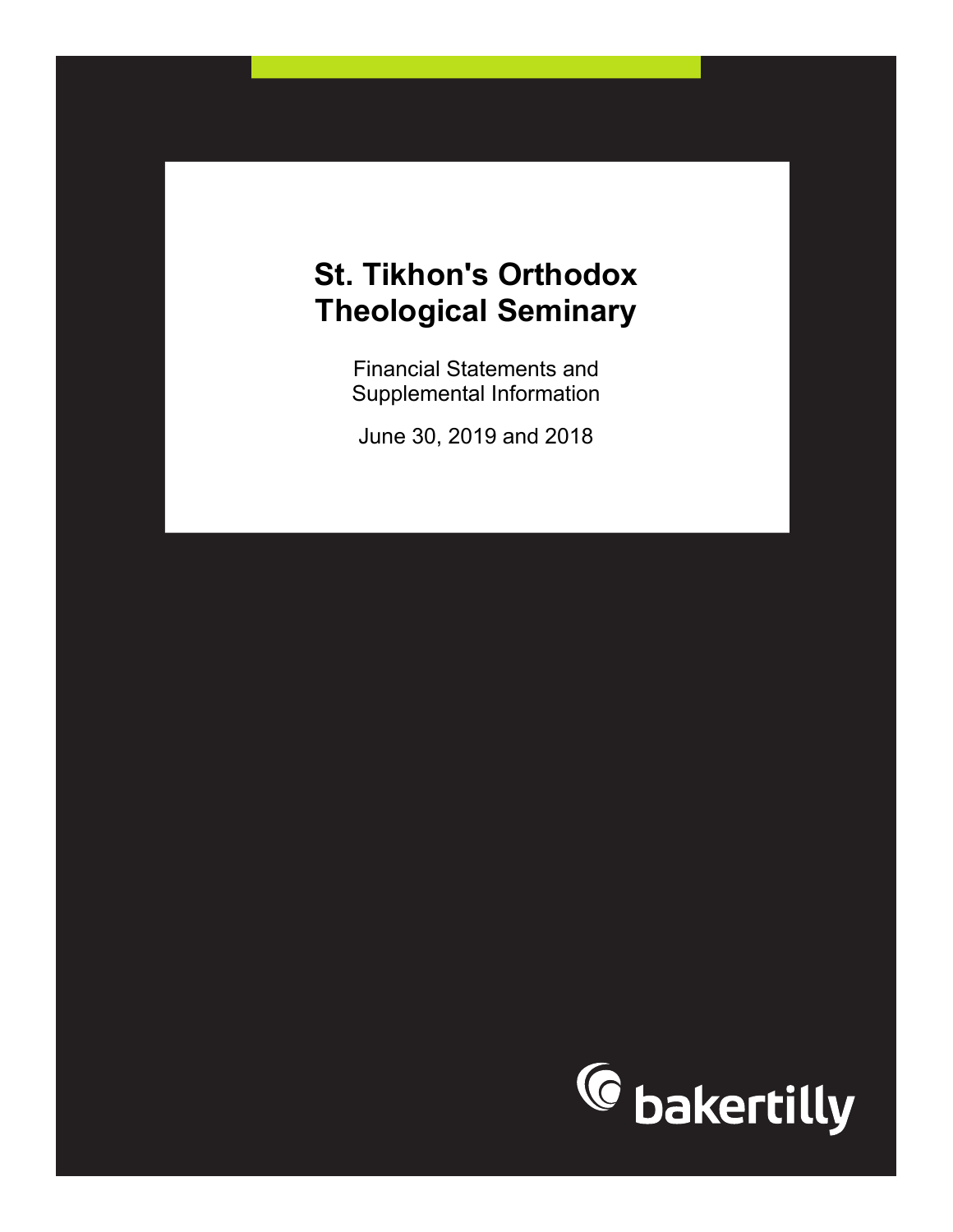#### Table of Contents June 30, 2019 and 2018

|                                                                    | Page |
|--------------------------------------------------------------------|------|
| <b>Independent Auditors' Report</b>                                |      |
| <b>Financial Statements</b>                                        |      |
| <b>Statements of Financial Position</b>                            | 3    |
| <b>Statements of Activities</b>                                    | 4    |
| Statements of Changes in Net Assets                                | 5    |
| <b>Statements of Cash Flows</b>                                    | 6    |
| Notes to Financial Statements                                      | 7    |
| <b>Supplemental Information</b>                                    |      |
| Schedule of Instructional, Administrative, and Operations Expenses | 19   |
|                                                                    |      |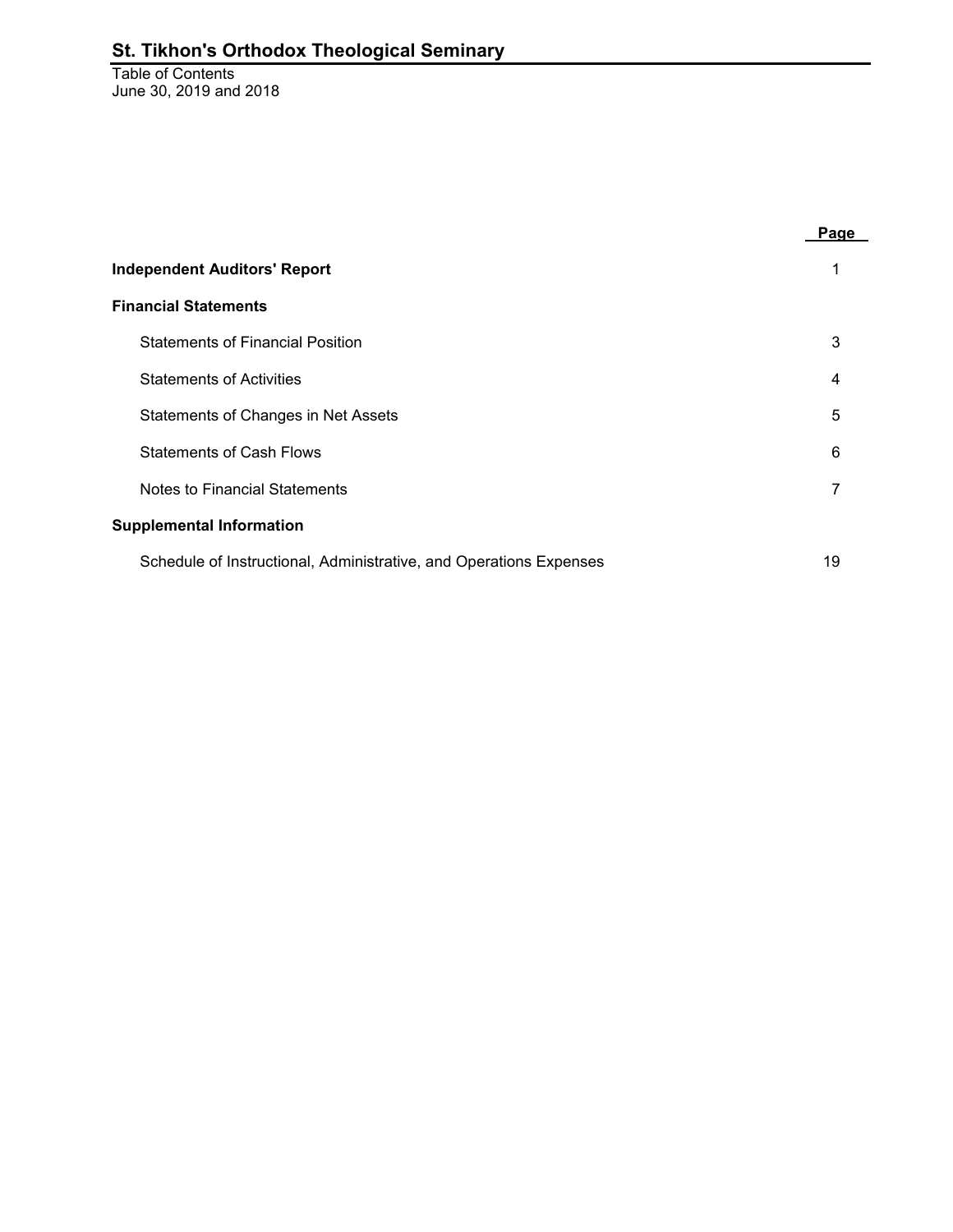

### **Independent Auditors' Report**

Board of Trustees St. Tikhon's Orthodox Theological Seminary

#### **Report on the Financial Statements**

We have audited the accompanying financial statements of St. Tikhon's Orthodox Theological Seminary, which comprise the statements of financial position as of June 30, 2019 and 2018, and the related statements of activities, changes in net assets and cash flows for the years then ended, and the related notes to the financial statements.

#### **Management's Responsibility for the Financial Statements**

Management is responsible for the preparation and fair presentation of these financial statements in accordance with accounting principles generally accepted in the United States of America; this includes the design, implementation and maintenance of internal control relevant to the preparation and fair presentation of financial statements that are free from material misstatement, whether due to fraud or error.

#### **Auditors' Responsibility**

Our responsibility is to express an opinion on these financial statements based on our audits. We conducted our audits in accordance with auditing standards generally accepted in the United States of America. Those standards require that we plan and perform the audit to obtain reasonable assurance about whether the financial statements are free from material misstatement.

An audit involves performing procedures to obtain audit evidence about the amounts and disclosures in the financial statements. The procedures selected depend on the auditor's judgment, including the assessment of the risks of material misstatement of the financial statements, whether due to fraud or error. In making those risk assessments, the auditor considers internal control relevant to the entity's preparation and fair presentation of the financial statements in order to design audit procedures that are appropriate in the circumstances, but not for the purpose of expressing an opinion on the effectiveness of the entity's internal control. Accordingly, we express no such opinion. An audit also includes evaluating the appropriateness of accounting policies used and the reasonableness of significant accounting estimates made by management, as well as evaluating the overall presentation of the financial statements.

We believe that the audit evidence we have obtained is sufficient and appropriate to provide a basis for our audit opinion.

#### **Opinion**

In our opinion, the financial statements referred to above present fairly, in all material respects, the financial position of St. Tikhon's Orthodox Theological Seminary as of June 30, 2019 and 2018, and the changes in its net assets and its cash flows for the years then ended in accordance with accounting principles generally accepted in the United States of America.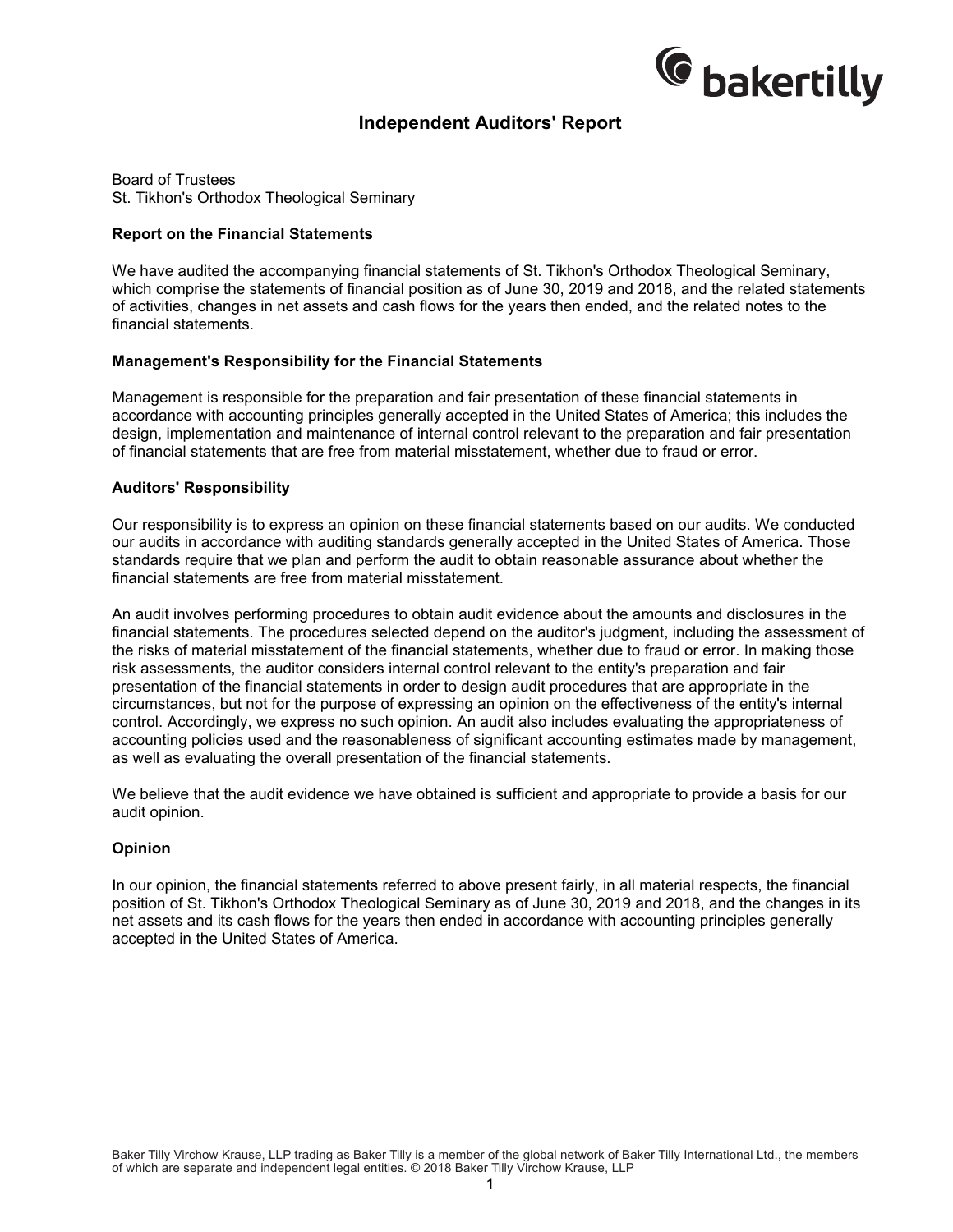#### **Report on Supplementary Information**

Our audits were conducted for the purpose of forming an opinion on the financial statements as a whole. The supplementary schedule of instructional, administrative, and operations expenses on page 19 is presented for purposes of additional analysis and is not a required part of the financial statements. Such information is the responsibility of management and was derived from and relates directly to the underlying accounting and other records used to prepare the financial statements. The information has been subjected to the auditing procedures applied in the audit of the financial statements and certain additional procedures, including comparing and reconciling such information directly to the underlying accounting and other records used to prepare the financial statements or to the financial statements themselves, and other additional procedures in accordance with auditing standards generally accepted in the United States of America. In our opinion, the information is fairly stated in all material respects in relation to the financial statements as a whole.

Baker Tilly Virchaw Knause, LLP

Wilkes-Barre, Pennsylvania April 2, 2020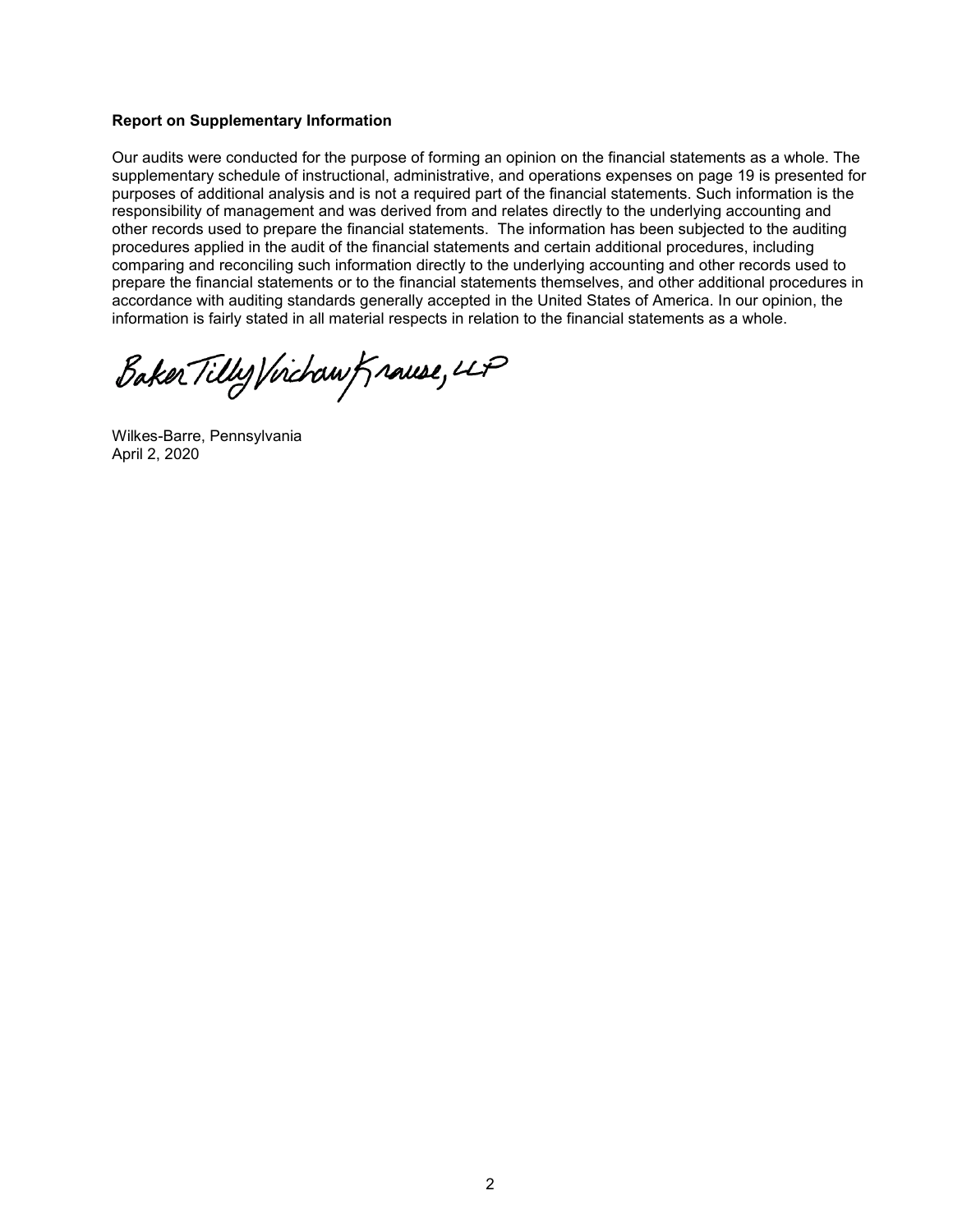Statements of Financial Position June 30, 2019 and 2018

| <b>Assets</b><br><b>Current Assets</b><br>\$<br>Cash and cash equivalents<br>110,722<br>\$<br>143,076<br>Tuition and other receivables<br>28,372<br>51,806<br>Contributions receivable<br>225,000<br>375,335<br><b>Total current assets</b><br>570,217<br>364,094<br><b>Cash and Cash Equivalents, Designated</b><br>206,664<br>178,657<br><b>Contributions Receivable</b><br>48,094<br>49,094<br><b>Property and Equipment, Net</b><br>2,620,628<br>1,654,101<br><b>Certificates of Deposit</b><br>520,865<br>497,068<br><b>Investments</b><br>1,740,838<br>1,784,825<br><b>Interest in Net Assets of Affiliates</b><br>1,535<br>1,535<br><b>Total assets</b><br>5,502,718<br>\$<br>4,735,497<br>\$<br><b>Liabilities and Net Assets</b> |
|-------------------------------------------------------------------------------------------------------------------------------------------------------------------------------------------------------------------------------------------------------------------------------------------------------------------------------------------------------------------------------------------------------------------------------------------------------------------------------------------------------------------------------------------------------------------------------------------------------------------------------------------------------------------------------------------------------------------------------------------|
|                                                                                                                                                                                                                                                                                                                                                                                                                                                                                                                                                                                                                                                                                                                                           |
|                                                                                                                                                                                                                                                                                                                                                                                                                                                                                                                                                                                                                                                                                                                                           |
|                                                                                                                                                                                                                                                                                                                                                                                                                                                                                                                                                                                                                                                                                                                                           |
|                                                                                                                                                                                                                                                                                                                                                                                                                                                                                                                                                                                                                                                                                                                                           |
|                                                                                                                                                                                                                                                                                                                                                                                                                                                                                                                                                                                                                                                                                                                                           |
|                                                                                                                                                                                                                                                                                                                                                                                                                                                                                                                                                                                                                                                                                                                                           |
|                                                                                                                                                                                                                                                                                                                                                                                                                                                                                                                                                                                                                                                                                                                                           |
|                                                                                                                                                                                                                                                                                                                                                                                                                                                                                                                                                                                                                                                                                                                                           |
|                                                                                                                                                                                                                                                                                                                                                                                                                                                                                                                                                                                                                                                                                                                                           |
|                                                                                                                                                                                                                                                                                                                                                                                                                                                                                                                                                                                                                                                                                                                                           |
|                                                                                                                                                                                                                                                                                                                                                                                                                                                                                                                                                                                                                                                                                                                                           |
| <b>Current Liabilities</b><br>\$<br>Current portion of long-term debt<br>20,468<br>\$<br>38,460<br>Line of credit<br>459,000<br>300,000<br>Accounts payable<br>56,124<br>44,762<br>Payroll taxes payable<br>4,313<br>738<br>Student deposits<br>14,791<br>15,786                                                                                                                                                                                                                                                                                                                                                                                                                                                                          |
| <b>Total current liabilities</b><br>554,696<br>399,746                                                                                                                                                                                                                                                                                                                                                                                                                                                                                                                                                                                                                                                                                    |
| <b>Long-Term Debt</b><br>378,376<br>355,518                                                                                                                                                                                                                                                                                                                                                                                                                                                                                                                                                                                                                                                                                               |
| <b>Total liabilities</b><br>933,072<br>755,264                                                                                                                                                                                                                                                                                                                                                                                                                                                                                                                                                                                                                                                                                            |
| <b>Net Assets</b><br>Without donor restrictions:<br>Undesignated<br>1,776,650<br>1,093,718<br>Board designated<br>304,539<br>212,909<br>2,081,189<br>1,306,627                                                                                                                                                                                                                                                                                                                                                                                                                                                                                                                                                                            |
| With donor restrictions<br>2,488,457<br>2,673,606                                                                                                                                                                                                                                                                                                                                                                                                                                                                                                                                                                                                                                                                                         |
| Total net assets<br>4,569,646<br>3,980,233                                                                                                                                                                                                                                                                                                                                                                                                                                                                                                                                                                                                                                                                                                |
| Total liabilities and net assets<br>\$<br>5,502,718<br>4,735,497<br>\$                                                                                                                                                                                                                                                                                                                                                                                                                                                                                                                                                                                                                                                                    |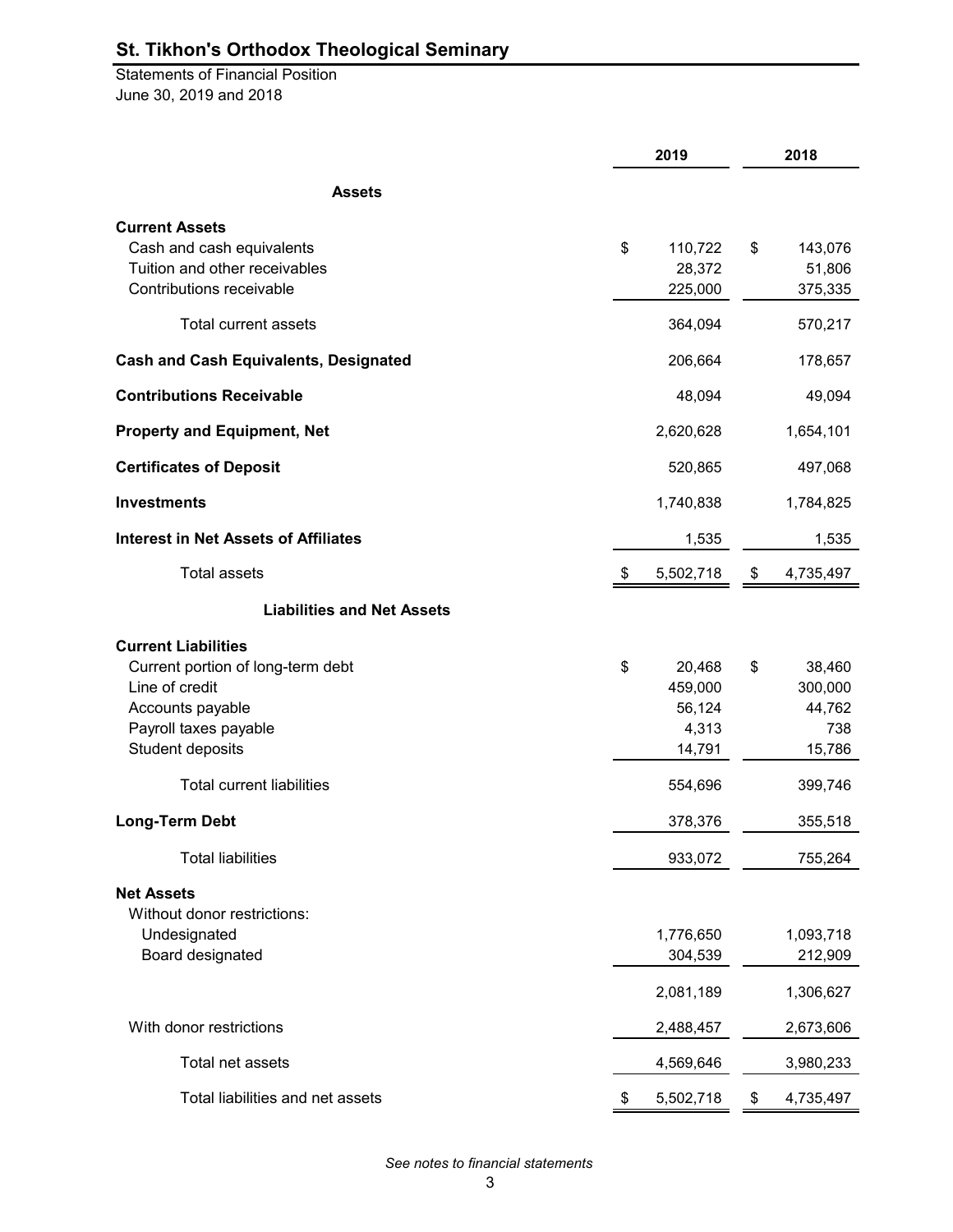## Statements of Activities

Years Ended June 30, 2019 and 2018

|                                                              | 2019 |            |    | 2018       |
|--------------------------------------------------------------|------|------------|----|------------|
| <b>Changes in Net Assets Without Donor Restrictions</b>      |      |            |    |            |
| <b>Support and Revenue</b>                                   |      |            |    |            |
| Contributions                                                | \$   | 1,379,573  | \$ | 990,974    |
| <b>Bequests</b>                                              |      | 940,999    |    | 247,540    |
| Tuition, less scholarships applied of                        |      |            |    |            |
| \$301,581 in 2019 and \$165,586 in 2018                      |      | 54,239     |    | 61,064     |
| Net assets released from restriction                         |      | 543,869    |    | 588,232    |
| Mission choir donations                                      |      |            |    |            |
|                                                              |      | 71,847     |    | 54,720     |
| <b>Contributed services</b>                                  |      | 136,200    |    | 98,250     |
| Miscellaneous                                                |      | 92,345     |    | 92,309     |
| Investment income                                            |      | 26,232     |    | 61,394     |
| Total support and revenue                                    |      | 3,245,304  |    | 2,194,483  |
| <b>Expenses</b>                                              |      |            |    |            |
| Instructional                                                |      | 702,414    |    | 676,010    |
| Operations                                                   |      | 474,056    |    | 745,186    |
| Administrative                                               |      | 739,429    |    | 557,581    |
| <b>Student services</b>                                      |      | 520,276    |    | 284,432    |
| Fundraising                                                  |      | 15,319     |    | 15,327     |
| Library                                                      |      | 19,248     |    | 21,383     |
|                                                              |      |            |    |            |
| Total expenses                                               |      | 2,470,742  |    | 2,299,919  |
| Increase (decrease) in net assets without donor restrictions |      | 774,562    |    | (105, 436) |
| <b>Changes in Net Assets With Donor Restrictions</b>         |      |            |    |            |
| Investment income                                            |      | 67,703     |    | 61,392     |
| Contributions                                                |      | 291,017    |    | 478,733    |
| Net assets released from restriction                         |      | (543, 869) |    | (588, 232) |
| Change in interest in net assets of affiliate                |      |            |    | (906)      |
| Decrease in net assets with donor restrictions               |      | (185, 149) |    | (49, 013)  |
| Change in net assets                                         | \$   | 589,413    | \$ | (154, 449) |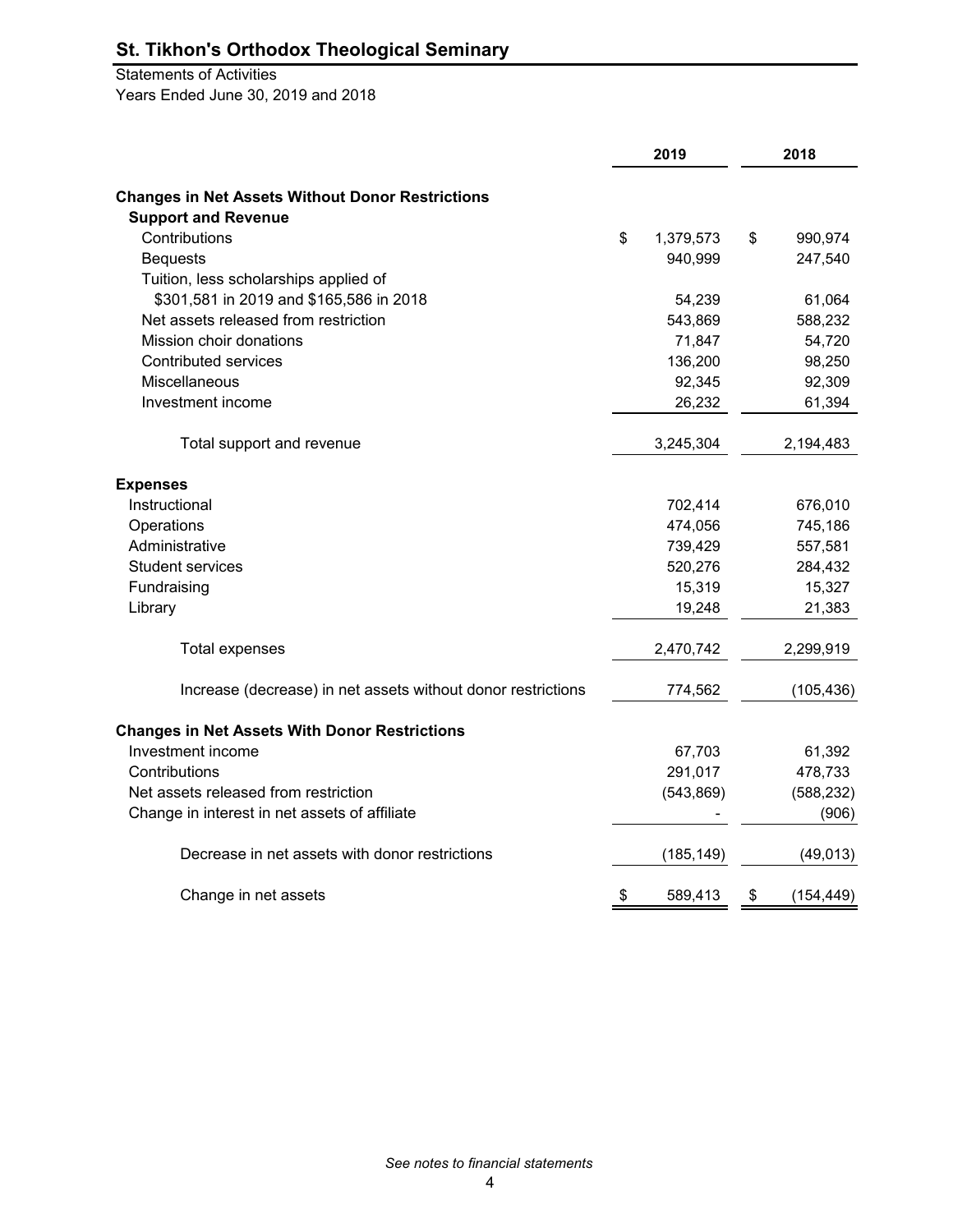Statements of Changes in Net Assets Years Ended June 30, 2019 and 2018

|                                   | <b>Without Donor</b><br><b>Restrictions</b> |    | <b>With Donor</b><br><b>Restrictions</b> | Total |           |
|-----------------------------------|---------------------------------------------|----|------------------------------------------|-------|-----------|
| Net Assets, June 30, 2017         | \$<br>1,412,063                             | \$ | 2,722,619                                | \$    | 4,134,682 |
| Decrease in net assets            | (105, 436)                                  |    | (49,013)                                 |       | (154,449) |
| Net Assets, June 30, 2018         | 1,306,627                                   |    | 2,673,606                                |       | 3,980,233 |
| Increase (decrease) in net assets | 774,562                                     |    | (185,149)                                |       | 589,413   |
| Net Assets, June 30, 2019         | \$<br>2,081,189                             | S  | 2.488.457                                | \$    | 4,569,646 |

*See notes to financial statements*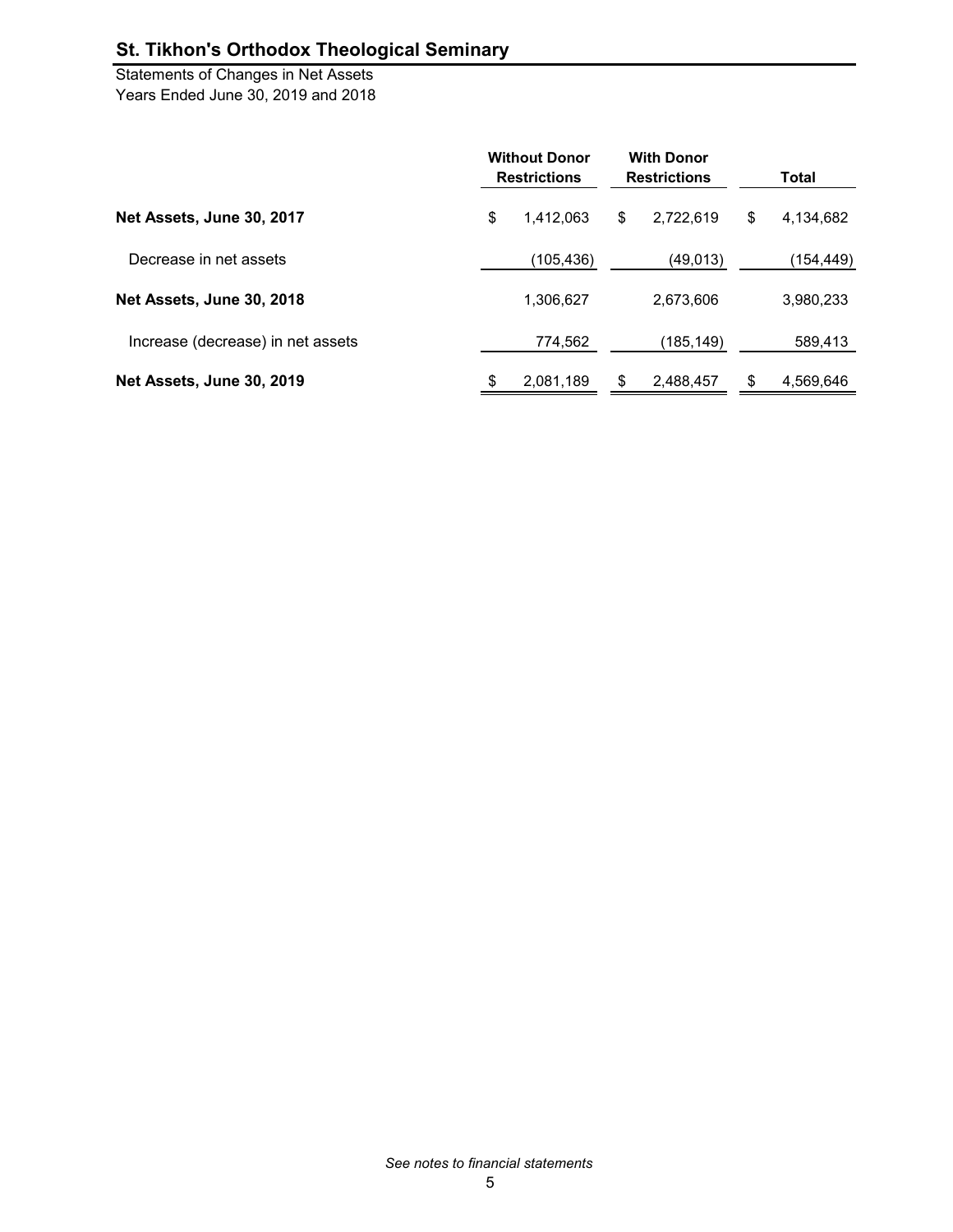## Statements of Cash Flows

Years Ended June 30, 2019 and 2018

|                                                                          | 2019          | 2018 |             |  |
|--------------------------------------------------------------------------|---------------|------|-------------|--|
|                                                                          |               |      |             |  |
| <b>Cash Flows From Operating Activities</b>                              |               |      |             |  |
| Change in net assets                                                     | \$<br>589,413 | \$   | (154, 449)  |  |
| Adjustments to reconcile increase (decrease) in net assets               |               |      |             |  |
| to net cash used in operating activities:                                |               |      |             |  |
| Depreciation                                                             | 75,455        |      | 52,187      |  |
| Impairment of property and equipment                                     | 135,000       |      | 421,568     |  |
| Change in interest in net assets of affiliate                            |               |      | 906         |  |
| Net realized and unrealized gain on investments                          | (14, 814)     |      | (72, 422)   |  |
| Restricted contributions                                                 | (291, 017)    |      | (478, 733)  |  |
| Changes in assets and liabilities:                                       |               |      |             |  |
| Tuition and other receivables                                            | 23,434        |      | (23, 348)   |  |
| Contributions receivable                                                 | 151,335       |      |             |  |
| Accounts payable                                                         | 11,362        |      | 33,810      |  |
| Payroll taxes payable                                                    | 3,575         |      | 738         |  |
| Student deposits                                                         | (995)         |      | (620)       |  |
| Net cash provided by (used in) operating activities                      | 682,748       |      | (220, 363)  |  |
| <b>Cash Flows From Investing Activities</b>                              |               |      |             |  |
| Purchase of investments                                                  | (807, 477)    |      | (1,594,281) |  |
| Proceeds from sale of investments                                        | 1,157,295     |      | 2,458,118   |  |
| Purchase of property and equipment                                       | (1, 176, 982) |      | (421, 588)  |  |
| (Increase) decrease in certificates of deposit                           | (23, 797)     |      | 43,289      |  |
| Net cash (used in) provided by investing activities                      | (850, 961)    |      | 485,538     |  |
| <b>Cash Flows From Financing Activities</b>                              |               |      |             |  |
| Borrowings (repayment) on revolving line of credit                       | 159,000       |      | (170, 581)  |  |
| Borrowings of long-term debt                                             | 225,000       |      |             |  |
| Repayment of long-term debt                                              | (220, 134)    |      | (39, 445)   |  |
| Net cash provided by (used in) financing activities                      | 163,866       |      | (210, 026)  |  |
| Net change in cash and cash equivalents                                  | (4, 347)      |      | 55,149      |  |
| <b>Cash and Cash Equivalents, Beginning</b>                              | 321,733       |      | 266,584     |  |
| <b>Cash and Cash Equivalents, Ending</b>                                 | \$<br>317,386 | \$   | 321,733     |  |
| <b>Supplemental Disclosure of Cash Flow Information</b><br>Interest paid | \$<br>52,268  | \$   | 22,519      |  |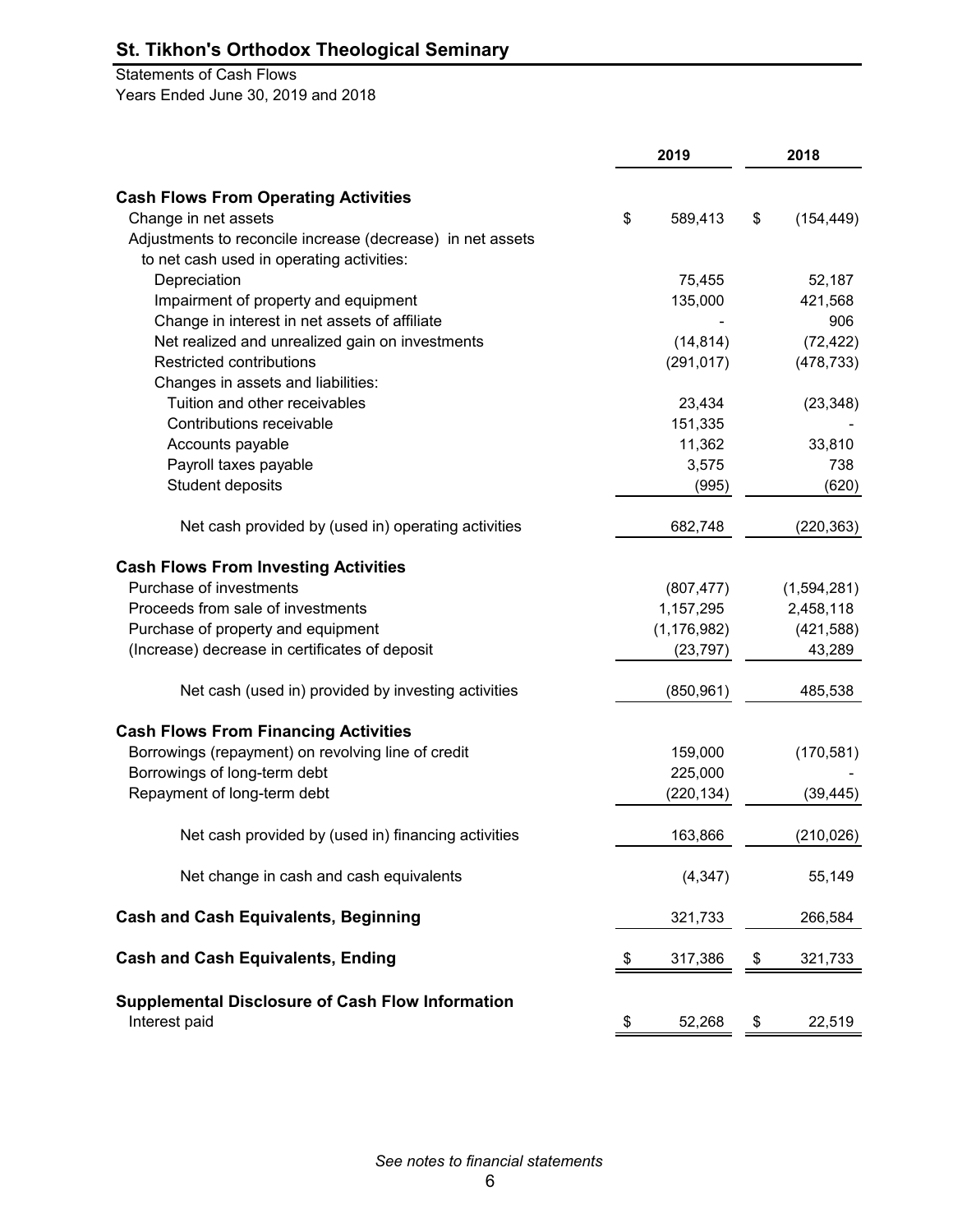Notes to Financial Statements June 30, 2019 and 2018

#### **1. Nature of Operations and Summary of Significant Accounting Policies**

#### **Nature of Operations**

St. Tikhon's Orthodox Theological Seminary (the Seminary) was founded in 1938 as a Pastoral School by resolution of the 6th All-American Sobor of the Russian Orthodox Greek Catholic Church in North America and was officially transformed from a Pastoral School into a Seminary by the Holy Synod of the Metropolis in 1942.

The Seminary is an institution of professional Orthodox Christian theological education, chartered by the Department of Education of the Commonwealth of Pennsylvania and affiliated with the Orthodox Church in America. The primary mission of the Seminary lies in providing the necessary theological, liturgical, spiritual, and moral foundations for Orthodox men to become, as God so wills, good shepherds of His Holy Orthodox Church.

The Seminary evaluated subsequent events for recognition or disclosure through April 2, 2020 the date the financial statements were available to be issued.

#### **Use of Estimates**

The preparation of financial statements in conformity with accounting principles generally accepted in the United States of America requires management to make estimates and assumptions that affect the reported amounts of assets and liabilities and disclosure of contingent assets and liabilities at the date of the financial statements and the reported amounts of revenues and expenses during the reporting period. Actual results could differ from those estimates.

#### **Cash and Cash Equivalents**

Cash and cash equivalents (including amounts designated) include certain investments in highly liquid debt instruments with a maturity of three months or less when purchased.

Cash and cash equivalents, designated are restricted by the Board of Trustees for certain projects or purposes.

#### **Tuition and Other Receivables**

Tuition and other receivables are reported at net realizable value. There is no provision for doubtful accounts as management believes all amounts are collectible based on management's periodic review of individual accounts.

#### **Certificates of Deposit**

Certificates of deposit are recorded at cost which approximates fair value.

#### **Investments and Investment Risk**

Investments are carried at fair value.

Investment income or loss (including realized and unrealized gains and losses on investments, interest, and dividends) is included in the statement of activities as without donor restricted income unless the income or loss is restricted by donor or law.

The Seminary's investments are comprised of a variety of financial instruments and are managed by investment advisors. The fair values reported in the statement of financial position are subject to various risks including changes in the equity markets, the interest rate environment, and general economic conditions. Due to the level of risk associated with certain investment securities and the level of uncertainty related to changes in the fair value of investment securities, it is reasonably possible that the amounts reported in the accompanying financial statements could change materially in the near future.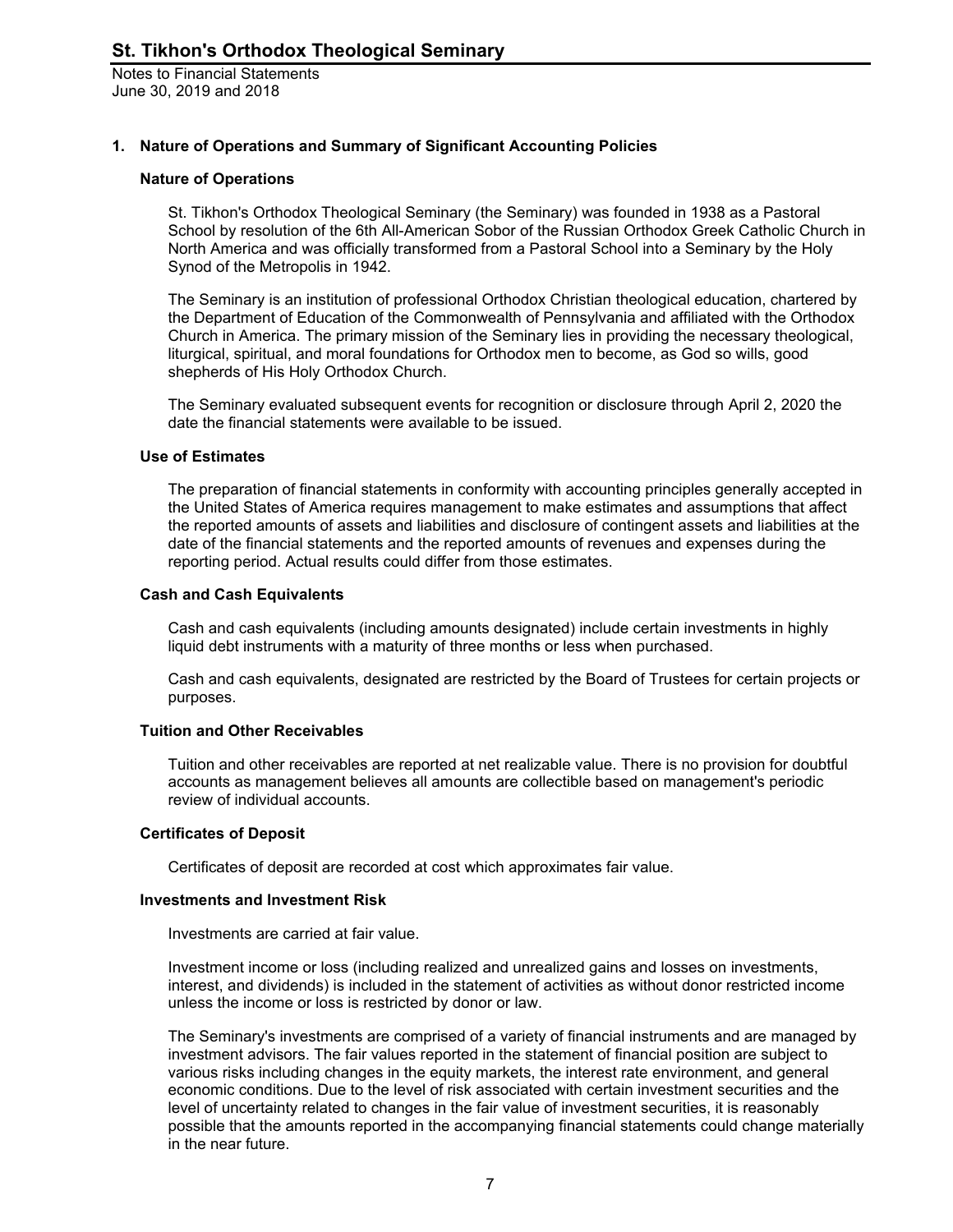#### **Property and Equipment, Net**

Property and equipment acquisitions are recorded at cost. Depreciation is computed using the straight-line method based on the estimated useful life of each classification of depreciable asset.

Property and equipment held for future development is carried at cost. Depreciation will be provided over the period benefited once placed in service.

Gifts of long-lived assets such as land, buildings, or equipment are reported as without donor restriction support unless explicit donor stipulations specify how the donated assets must be used. Gifts of long-lived assets with explicit restrictions that specify how the assets are to be used and gifts of cash or other assets that must be used to acquire long-lived assets are reported as restricted support. Absent explicit donor stipulations about how long those long-lived assets must be maintained, expirations of donor restrictions are reported when the donated or acquired long-lived assets are placed in service.

The Seminary reviews its long-lived assets whenever events or changes in circumstances indicate the carrying value of an asset may not be recoverable from the estimated future cash flows expected from its use and eventual disposition. If these future cash flows are less than the carrying value of the asset, an impairment loss is recognized for the difference between the estimated fair value and the carrying value of the asset.

#### **Interest in Net Assets of Affiliates**

The Seminary recognizes its interest in the net assets of St. Tikhon's Theological Century Association (the Association) because the Seminary and the Association are considered financially interrelated organizations.

The Association was formed to render moral and financial assistance to the Seminary. The Seminary and Association each have an independent board of trustees who manage their affairs. Changes in interest in net assets of affiliates are recorded as increases or decreases in net assets. Contributions to the Seminary from the Association were \$19,000 in 2019 and \$28,000 in 2018.

#### **Revenue Recognition**

Tuition (includes fees, room, and board) revenue is recognized in the fiscal year in which the academic programs are delivered. Tuition contracts are considered to have a duration of less than one year. Transaction prices for tuition are determined based on applicable Seminary pricing schedules.

Amounts for tuition are due at the beginning of each semester. In accordance with the Seminary's refund policies students may receive a full refund up to three weeks or partial refund up to six weeks after the start of the semester. Student accounts receivable includes amounts to which the Seminary is unconditionally entitled. In connection with the adoption of the revenue recognition standard in fiscal 2019, the Seminary considers such amounts as unconditional based on the payment due date.

Miscellaneous income consists of various sources of income which are generally transactional in nature and are recorded as they meet their performance obligation.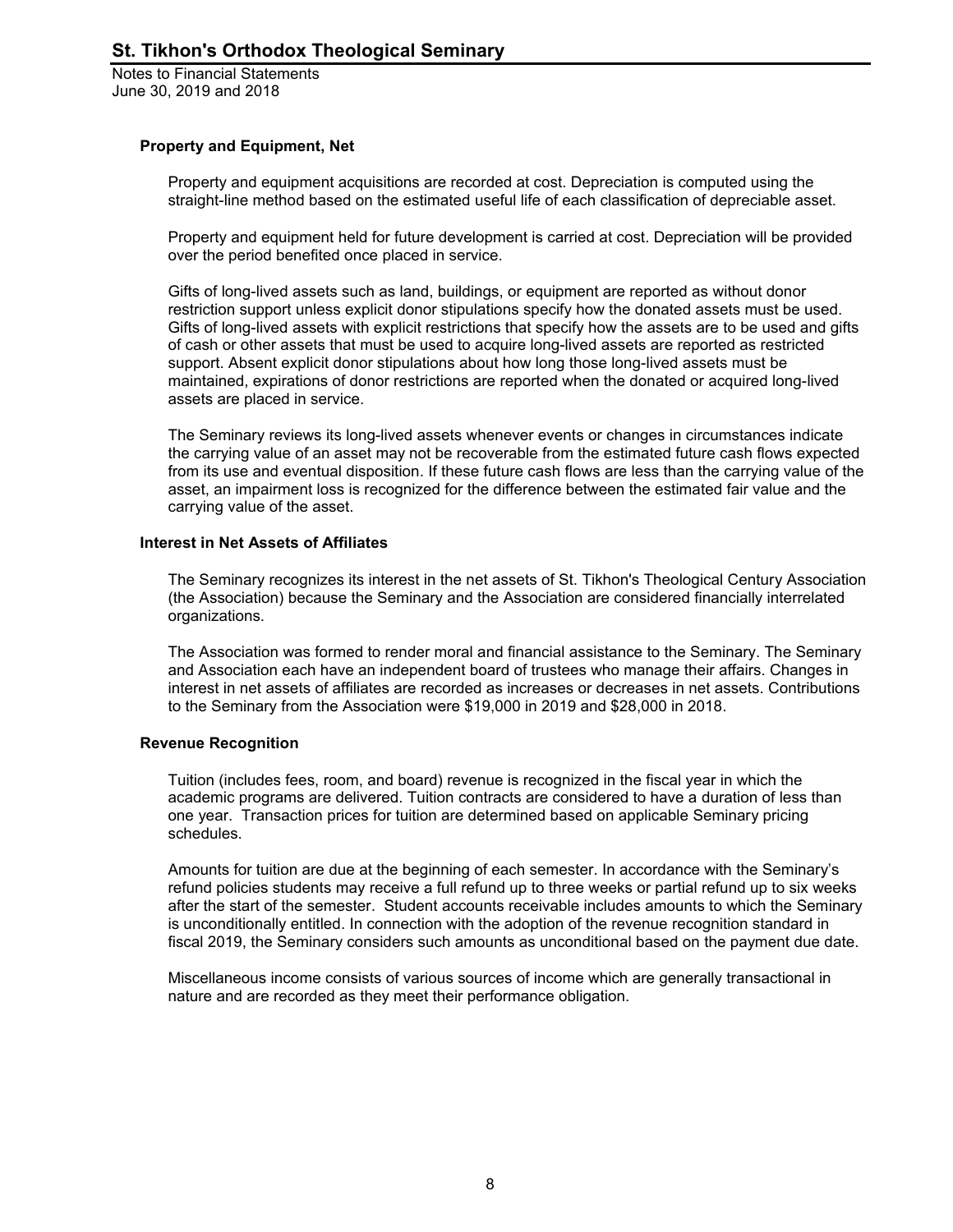#### **Net Assets**

Net assets and revenue, expenses, gains and losses are classified based on the existence or absence of donor restrictions. Accordingly, net assets of the Seminary and changes therein are classified and reported as follows:

- *Without donor restrictions* are currently available at the direction of the Board of Trustees for use in operations, invested in property and equipment, or as endowments.
- *With donor restrictions* are stipulated by donors for specific operating purposes, for the acquisition of property and equipment, time restricted, or for holding in perpetuity with investment return used for operations and scholarships.

#### **Contributed Services**

For the years ended June 30, 2019 and 2018, the Seminary recorded contributions in the amount of \$136,200 and \$98,250, respectfully, for the services performed by priests in the classroom as parttime uncompensated faculty. These amounts represent the estimated compensation that would have to be paid to a faculty member providing services for compensation at the Seminary's pay scale in effect for that period.

#### **Contributions**

Unconditional promises to give are recorded at the present value of estimated future cash flows. In 2019 and 2018, the Seminary used a discount rate of 2.63 percent. Contributions of assets other than cash are recorded at fair value at the date the promise is received. The gifts are reported as with donor restriction if they are received with donor stipulations that limit the use of the donated assets. When a donor restriction expires, that is, when a stipulated time restriction ends or purpose restriction is accomplished, net assets with donor restriction are reclassified as net assets without donor restriction and reported in the statement of activities as net assets released from restrictions.

Conditional promises to give are not recognized in the financial statements until the conditions are substantially met.

The Seminary has been named a beneficiary of the Meshanko Memorial Fund for St. Tikhon's (the Fund), a component fund of The Pittsburgh Foundation (the Foundation). Once the Meshanko estate is fully settled, the value of the Fund is estimated to be approximately \$1,000,000. The Seminary has not yet recognized this amount as the estate has not been probated. The Seminary expects approximately 4 percent of the 36 month value of the Fund to be distributed for scholarship aid for students each year. The Seminary's recommended eligible scholarship candidates are subject to approval by the Foundation on an annual basis. The Foundation can utilize its variance power to redirect the distributions to a not-for-profit organization with a similar mission.

#### **Income Taxes**

The Seminary is a not-for-profit corporation as described in Section 501(c)(3) of the Internal Revenue Code and is exempt from federal income taxes on its exempt income under Section 501(a) of the Internal Revenue Code.

The Seminary accounts for uncertainty in income taxes by prescribing a recognition threshold of more-likely-than-not to be sustained upon examination by the appropriate taxing authority. Measurement of the tax uncertainty occurs if the recognition threshold has been met. Management determined that there were no tax uncertainties that met the recognition threshold in 2019 and 2018.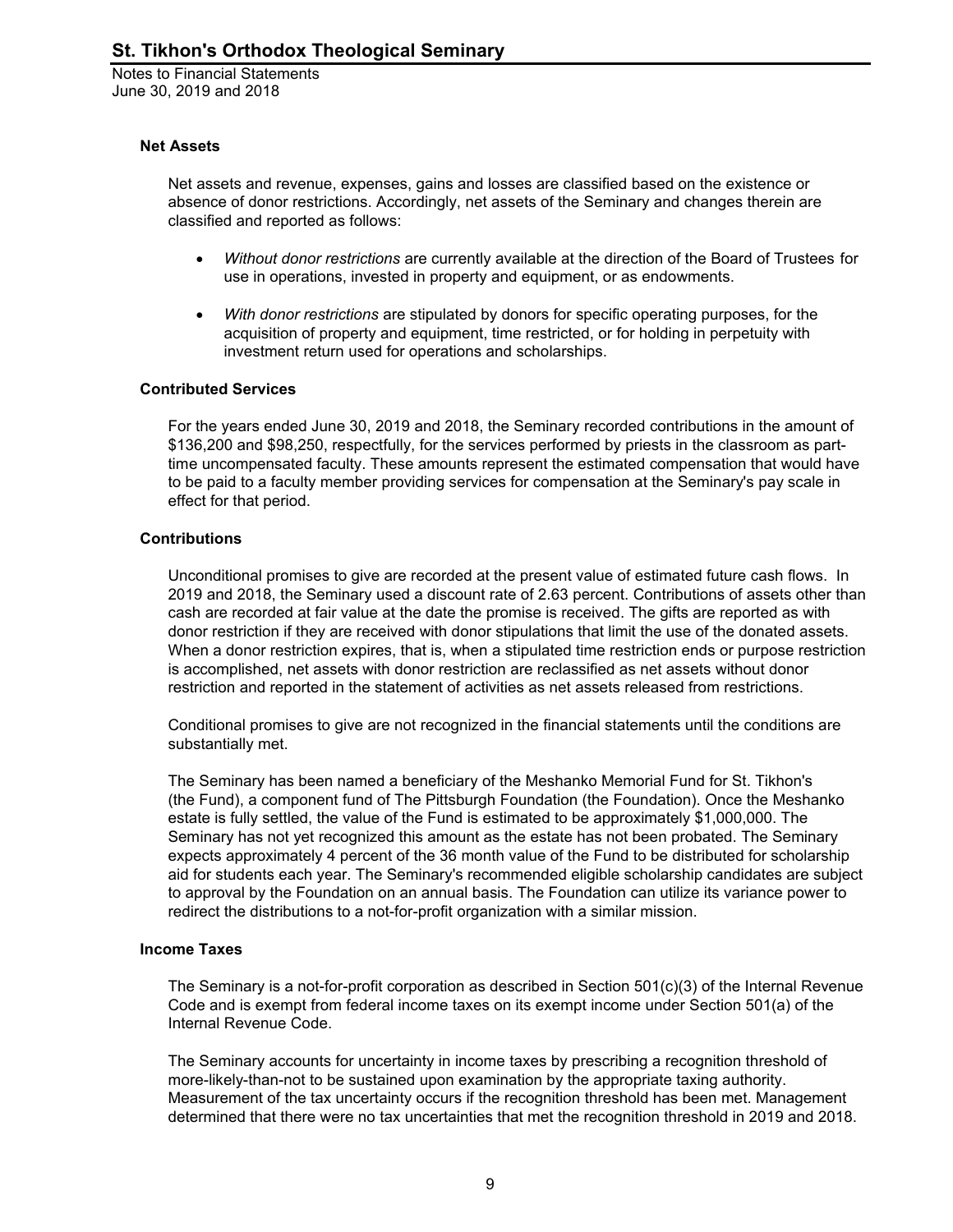Notes to Financial Statements June 30, 2019 and 2018

#### **Reclassification**

Certain amounts relating to 2018 have been reclassified to conform to the 2019 reporting format.

#### **Accounting Standards Adopted in 2019**

In May 2014, the Financial Accounting Standards Board (FASB) issued Accounting Standards Update (ASU) 2014-09, *Revenue from Contracts with Customers* (Topic 606). This new accounting guidance outlines a single comprehensive model for entities to use in accounting for revenue for contracts with customers. The standard's core principle is that an entity will recognize revenue when it transfers promised goods or services to customers in an amount that reflects the consideration to which the entity expects to be entitled in exchange for those goods or services. The Seminary adopted ASU 2014-09 in fiscal 2019 using the modified retrospective transition method which provides for application of the new standard to uncompleted contracts at the date of adoption (July 1, 2018) without revising prior periods. The Seminary determined tuition and miscellaneous income were in scope of the standard. Other revenues related to contributions and investment return were determined to be out of scope as they are covered by other accounting guidance.

In August 2016, the FASB issued ASU 2016-14, *Not-for-Profit Entities (Topic 958): Presentation of Financial Statements of Not-for-Profit Entities*. The new guidance is intended to improve and simplify the current net asset classification requirements and information presented in the financial statements and notes that is useful in assessing a not-for-profit's liquidity, financial performance and cash flows. The Seminary adopted ASU No. 2016-14 in fiscal 2019 and has applied the changes retrospectively to all periods presented, except for the disclosures around liquidity and availability of resources and natural classification of expenses which have been presented for fiscal 2019 only as permitted by the guidance. The new standard changed the following aspects of the Seminary's financial statements:

- Unrestricted net assets has been renamed "net assets without donor restrictions".
- Temporarily and permanently restricted net assets have been renamed "net assets with donor restrictions".
- The disclosure of the Seminary's functional expenses was expanded to include the natural classification of expenses (Note 9)
- A disclosure about liquidity and availability of resources was added (Note 5)

The effect on the Seminary's net asset balances at June 30, 2018 as a result of implementing ASU 2016-14 are as follows:

|                                                    | <b>Without Donor</b><br><b>Restrictions</b> |     | <b>With Donor</b><br><b>Restrictions</b> |    | Total     |
|----------------------------------------------------|---------------------------------------------|-----|------------------------------------------|----|-----------|
| Net assets, beginning, as previously<br>presented: |                                             |     |                                          |    |           |
| Unrestricted                                       | \$<br>1,306,627                             | \$  |                                          | \$ | 1,306,627 |
| Temporarily restricted                             |                                             |     | 966.913                                  |    | 966.913   |
| Permanently restricted                             |                                             |     | 1,706,693                                |    | 1,706,693 |
| Net assets, beginning as restated                  | \$<br>1,306,627                             | \$. | 2,673,606                                | S  | 3,980,233 |
|                                                    |                                             |     |                                          |    |           |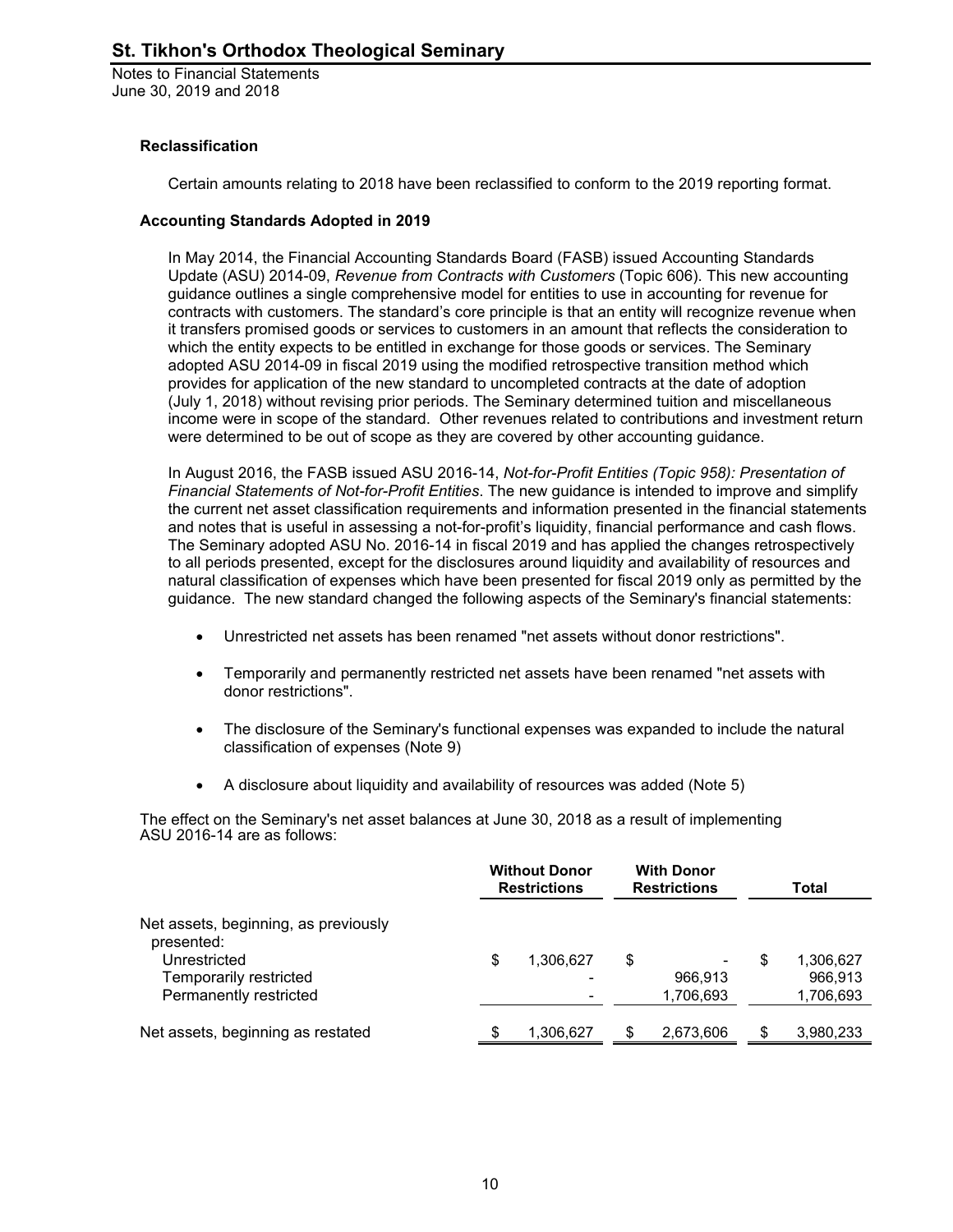> In June 2018, FASB issued ASU 2018-08, *Not-for-Profit Entities (Topic 958): Clarifying the Scope and the Accounting Guidance for Contributions Received and Contributions Made.* The guidance is intended to clarify and improve accounting guidance for contributions received and contributions made. The amendments in this ASU assist entities in: (1) evaluating whether transactions should be accounted for a as contribution (nonreciprocal transaction) or as an exchange (reciprocal transaction) subject to other guidance, and (2) determining whether a contribution is conditional. The Seminary adopted ASU 2018-08 in fiscal 2019. The guidance is only applied to agreements that were not completed at the date of adoption (July 1, 2018) and those entered into after that date. The guidance cannot be applied retrospectively. The Seminary determined there were no significant changes to its financial statements from applying the new guidance as compared to prior guidance.

> In November 2016, the FASB issued ASU 2016-18, *Statement of Cash Flows (Topic 230): Restricted Cash*. ASU 2016-18 requires that a statement of cash flows explain the change during the period in the total of cash and amounts generally described as restricted cash. Therefore, amounts generally described as restricted cash should be included with the cash when reconciling the amounts shown in the statements of cash flows. ASU 2016-18 is effective for the Seminary in fiscal 2020 but the Seminary elected to early adopt the guidance in fiscal 2019. The Seminary determined there was no significant changes to its financial statements from applying the new guidance as compared to prior guidance. Accordingly, cash and cash equivalents designated are now included in the total of cash and cash equivalents. Beginning cash and cash equivalents was increased by \$215,654 and ending cash and cash equivalents was increased by \$178,657 in 2018 as a result of the adoption.

#### **2. Contributions Receivable**

Contributions receivable are summarized as follows at June 30:

|                                                                              |    | 2019              |     | 2018              |
|------------------------------------------------------------------------------|----|-------------------|-----|-------------------|
| Contributions receivable in:<br>Less than one year<br>One year to five years |    | 225,000<br>50,000 | \$  | 375,335<br>50,000 |
| Subtotal                                                                     |    | 275,000           |     | 425,335           |
| Less unamortized discount                                                    |    | 1,906             |     | 906               |
| Total                                                                        | £. | 273,094           | \$. | 424,429           |

Based on assessment of the donors involved, management expects all of the unconditional contributions receivable to be collected as promised. Therefore, no allowance for uncollectible receivables has been established.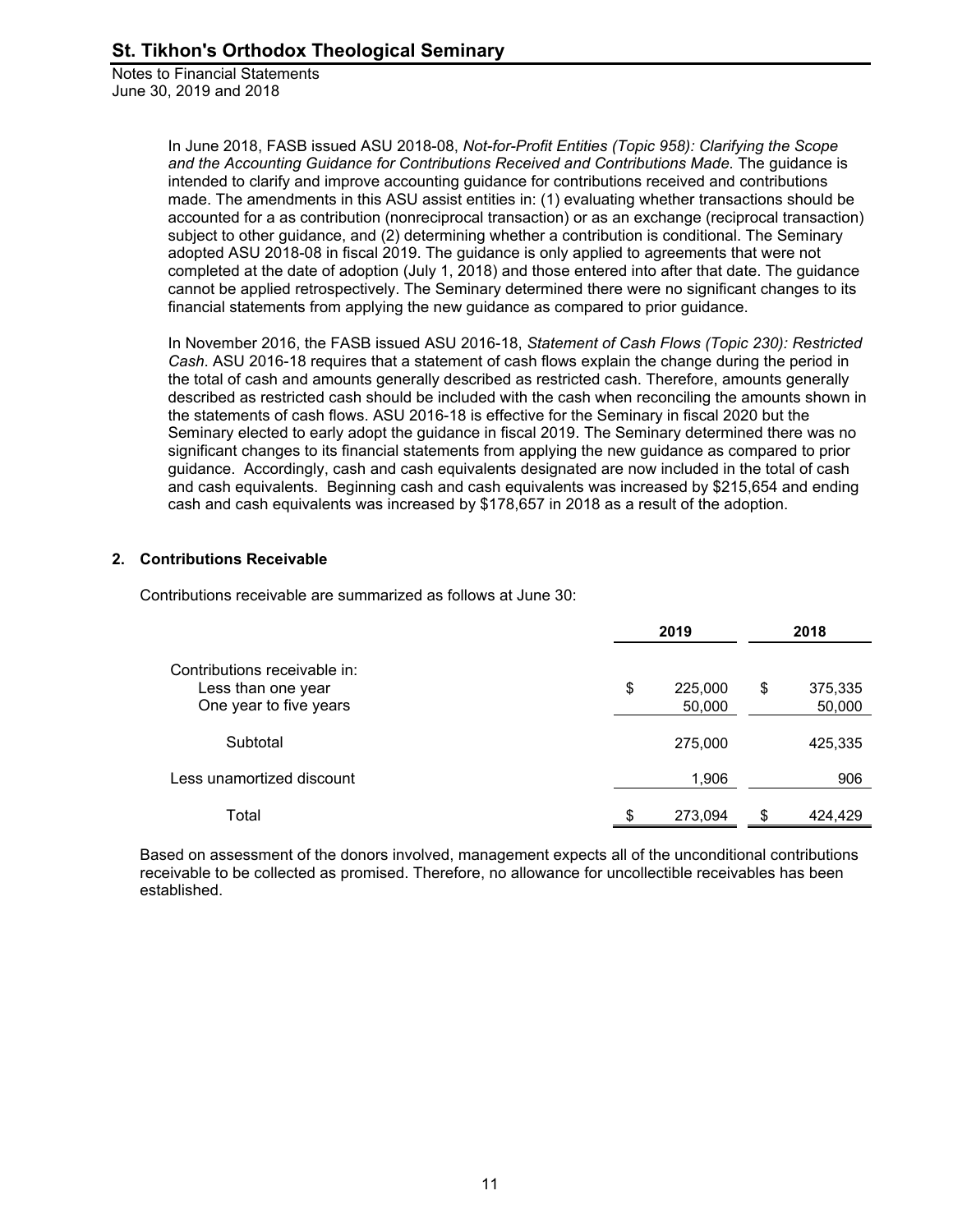#### **3. Property and Equipment, Net**

Property and equipment, net is as follows at June 30:

|                                                                                                     | 2019                                                                 | 2018                                                               |
|-----------------------------------------------------------------------------------------------------|----------------------------------------------------------------------|--------------------------------------------------------------------|
| Land<br>Buildings and improvements<br>Furniture<br>Equipment<br>Construction in progress<br>Vehicle | \$<br>70,601<br>2,910,891<br>109,065<br>119,949<br>679,563<br>68,967 | \$<br>70,601<br>2,456,727<br>109,065<br>49,913<br>26,780<br>68,968 |
| Total                                                                                               | 3,959,036                                                            | 2,782,054                                                          |
| Less accumulated depreciation                                                                       | 1,403,408                                                            | 1,327,953                                                          |
| <b>Net</b>                                                                                          | 2,555,628                                                            | 1,454,101                                                          |
| Building (not yet placed in service)(a)                                                             | 65,000                                                               | 200,000                                                            |
| Property and equipment, net                                                                         | \$<br>2,620,628                                                      | \$<br>1,654,101                                                    |

a) In 2018, the Seminary determined that it was not financially feasible to pursue the renovation of this structure for student housing purposes. The property is considered held for sale and carried at the lower of cost or fair value. In 2018, the Seminary recognized an impairment charge of \$421,568 to reduce the carrying value to its estimated fair value. In 2019, an additional impairment charge of \$135,000 was recognized to reduce the carrying value to its estimated fair value.

#### **4. Investments and Fair Value Measurements**

The composition of investments is as follows at June 30:

|                                                                 |    | 2019                      |    | 2018                          |
|-----------------------------------------------------------------|----|---------------------------|----|-------------------------------|
| Money market<br>Corporate bonds<br>Marketable equity securities | \$ | 175,968<br>٠<br>1,564,870 | \$ | 79,172<br>29,958<br>1,675,695 |
| Total                                                           | S  | 1,740,838                 | S  | 1,784,825                     |

Investment return is comprised of the following for the years ended June 30:

|                                                            | 2019 |                                               |    |                                         |    | 2018         |    |                                                      |    |                                         |    |              |
|------------------------------------------------------------|------|-----------------------------------------------|----|-----------------------------------------|----|--------------|----|------------------------------------------------------|----|-----------------------------------------|----|--------------|
|                                                            |      | <b>Without</b><br>Donor<br><b>Restriction</b> |    | <b>With Donor</b><br><b>Restriction</b> |    | <b>Total</b> |    | <b>Without</b><br><b>Donor</b><br><b>Restriction</b> |    | <b>With Donor</b><br><b>Restriction</b> |    | <b>Total</b> |
| Interest and dividend<br>income<br>Realized and unrealized | \$   | 25,303                                        | \$ | 53,818                                  | \$ | 79.121       | \$ | 49.270                                               | \$ | 1.094                                   | \$ | 50,364       |
| gains on investments                                       |      | 929                                           |    | 13.885                                  |    | 14.814       |    | 12,124                                               |    | 60.298                                  |    | 72,422       |
| Total investment<br>return                                 |      | 26,232                                        |    | 67,703                                  | \$ | 93,935       | S  | 61.394                                               |    | 61,392                                  |    | 122,786      |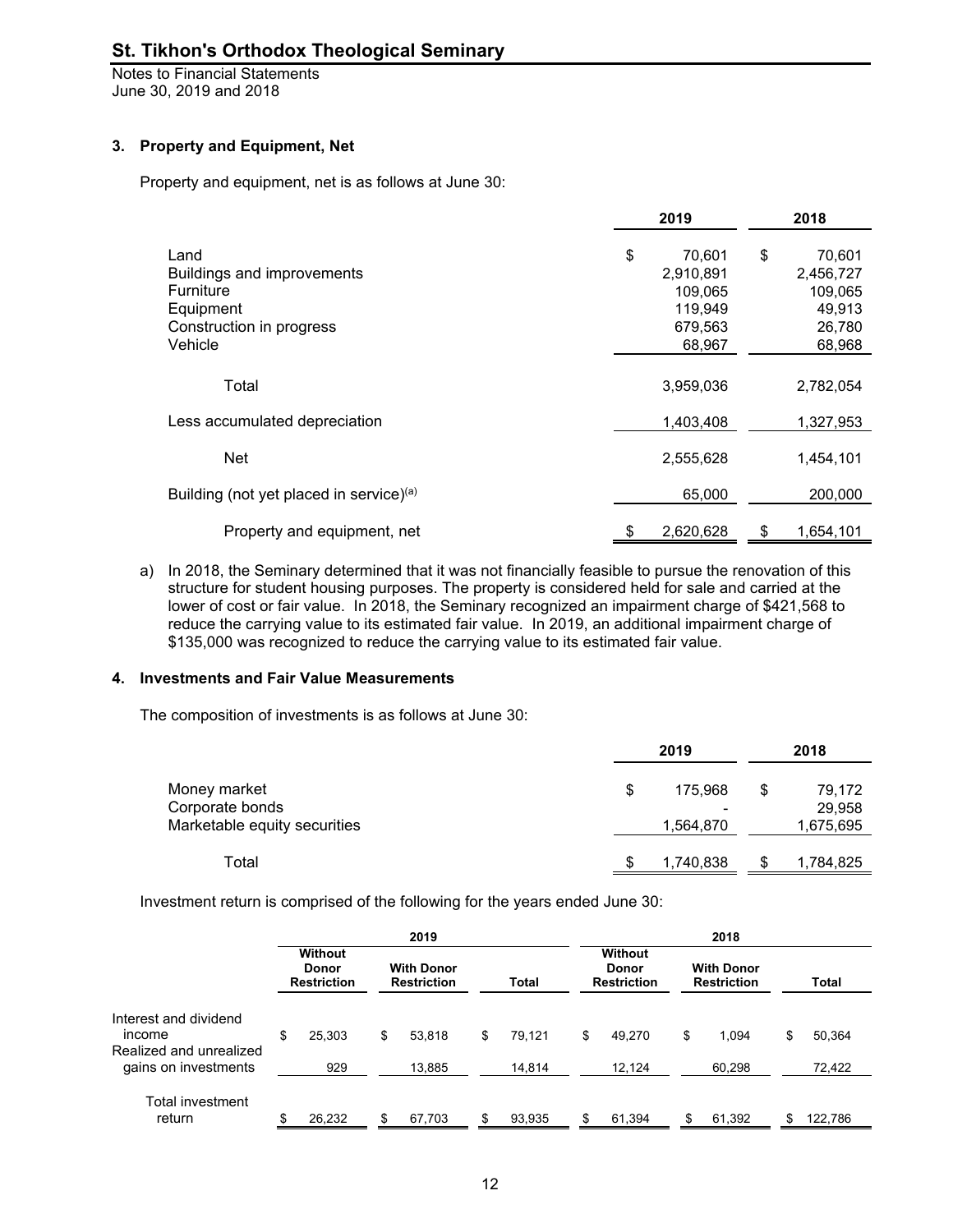> Investment fees totaled \$8,968 and \$11,824 in 2019 and 2018, respectively. These amounts are netted against interest and dividend income without donor restriction.

Fair value is the price that would be received to sell an asset or paid to transfer a liability in an orderly transaction between market participants at the measurement date. The valuation hierarchy for disclosure of the inputs to valuation used to measure fair value prioritizes the inputs into three broad levels as follows:

Level 1 - Unadjusted quoted prices in active markets for identical assets or liabilities;

Level 2 - Quoted prices for similar assets and liabilities in active markets; quoted prices for identical or similar assets or liabilities in markets that are not active; or inputs that are observable for the asset or liability, either directly or indirectly through market corroboration, for substantially the full term of the financial instrument;

Level 3 - Prices or valuation techniques that are unobservable in the market and require significant management judgment or estimation to measure fair value.

An asset or liability's classification within the hierarchy is determined based on the lowest level input that is significant to the fair value measurement.

The Seminary's assets measured at fair value on a recurring basis by level within the fair value hierarchy as of June 30 are as follows:

|                                                                 | 2019 |                               |         |                      |    |                |
|-----------------------------------------------------------------|------|-------------------------------|---------|----------------------|----|----------------|
|                                                                 |      | <b>Total</b>                  | Level 1 |                      |    | Level 2        |
| Money market<br>Marketable equity securities                    | \$   | 175,968<br>1,564,870          | \$      | 175,968<br>1,564,870 | \$ |                |
| <b>Total investments</b>                                        |      | 1,740,838                     | \$      | 1,740,838            | \$ |                |
| Certificates of deposit                                         |      | 510,052                       | \$      |                      |    | 510,052        |
|                                                                 |      | <b>Total</b>                  |         | 2018<br>Level 1      |    | <b>Level 2</b> |
| Money market<br>Corporate bonds<br>Marketable equity securities | \$   | 79,172<br>29,958<br>1,675,695 | \$      | 79,172<br>1,675,695  | \$ | 29,958         |
| <b>Total investments</b>                                        |      | 1,784,825                     | \$      | 1,754,867            | S  | 29,958         |
| Certificates of deposit                                         |      | 497,068                       | \$      |                      |    | 497,068        |

The following is a description of the valuation methodologies used to determine fair value:

The carrying value of money market accounts approximates fair value because of the short-term maturity of these instruments. Marketable equity securities are measured at fair value based on quoted market prices in active markets for identical assets. Corporate bonds are measured using prices for similar assets. Certificates of deposit are measured at cost which approximates fair value.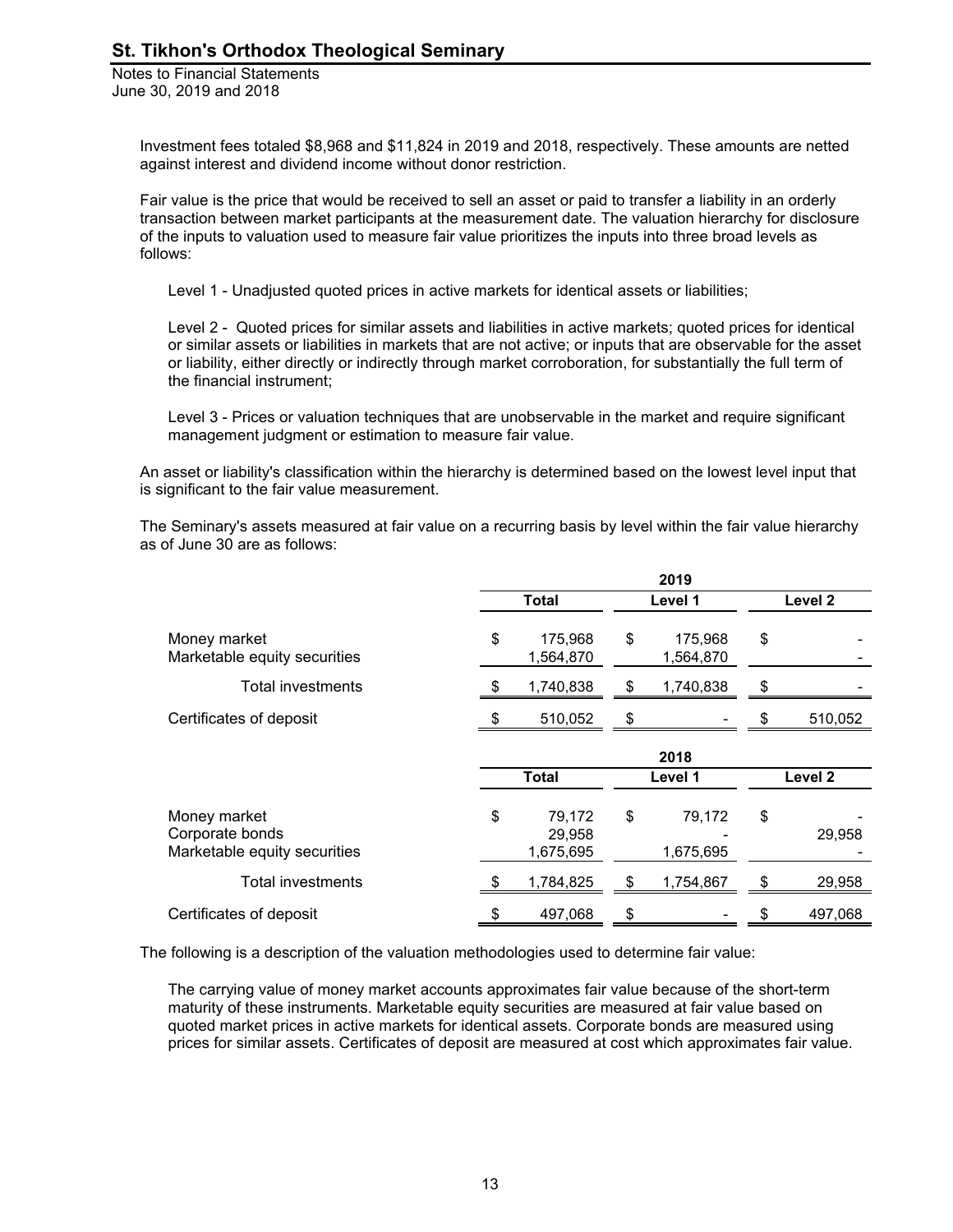#### **5. Liquidity and Funds Available**

The following table reflects the Seminary's financial assets at June 30, 2019 which are available for general expenditure within one year. Financial assets are considered unavailable when illiquid or not convertible to cash within one year due to contractual or Board of Trustees action. Assets considered illiquid are assets restricted by donors for capital purposes, perpetual and Board-designated endowments and accumulated earnings thereon. The Board-designated endowments could be drawn upon if the Board approves that action.

| Cash and cash equivalents<br>Tuition and other receivables                               | £. | 110.722<br>28.372 |
|------------------------------------------------------------------------------------------|----|-------------------|
| Financial assets available to meet cash needs for<br>general expenditure within one year |    | 139.094           |

As of June 30, 2019, the Seminary has liquid assets on hand to cover approximately 21 days of operating expenses. The Seminary structures its financial assets to be available as general expenditures, liabilities, and other obligations come due. The Seminary also maintains a \$500,000 operating line of credit of which \$41,000 is available, which can be drawn upon in the event of a liquidity need.

#### **6. Line of Credit**

The Seminary has available for working capital purposes a \$500,000 line of credit arrangement with a bank. Borrowings on the line of credit bear interest at the Wall Street Prime Floating Rate with a floor rate of 3.50 percent (5.50 percent at June 30, 2019). The line of credit is secured by the business assets of the Seminary and renews annually. Borrowings totaled \$459,000 and \$300,000 at June 30, 2019 and 2018, respectively.

The line of credit agreement requires the Seminary to maintain certain financial ratios. The Seminary was in compliance with these ratios as of June 30, 2019.

#### **7. Long-Term Debt**

Long-term debt consists of the following at June 30:

|                                                                                                                                                                                                                                  | 2019          | 2018          |
|----------------------------------------------------------------------------------------------------------------------------------------------------------------------------------------------------------------------------------|---------------|---------------|
| Term note with bank, payable in monthly payments of \$2,261<br>including interest at 4% through December 2021 at which<br>time a balloon payment will be due; secured by investments<br>valued at 125% or more of the loan value | \$<br>173.844 | \$<br>192.090 |
| Term note with individual, payable in full in a balloon payment<br>due December 2020 including interest at 10%; secured by<br>real estate.                                                                                       | 225,000       |               |
| Debt repaid in 2019                                                                                                                                                                                                              |               | 201,888       |
| Total                                                                                                                                                                                                                            | 398.844       | 393.978       |
| Less current portion                                                                                                                                                                                                             | 20,468        | 38,460        |
| Long-term debt                                                                                                                                                                                                                   | 378,376       | 355,518       |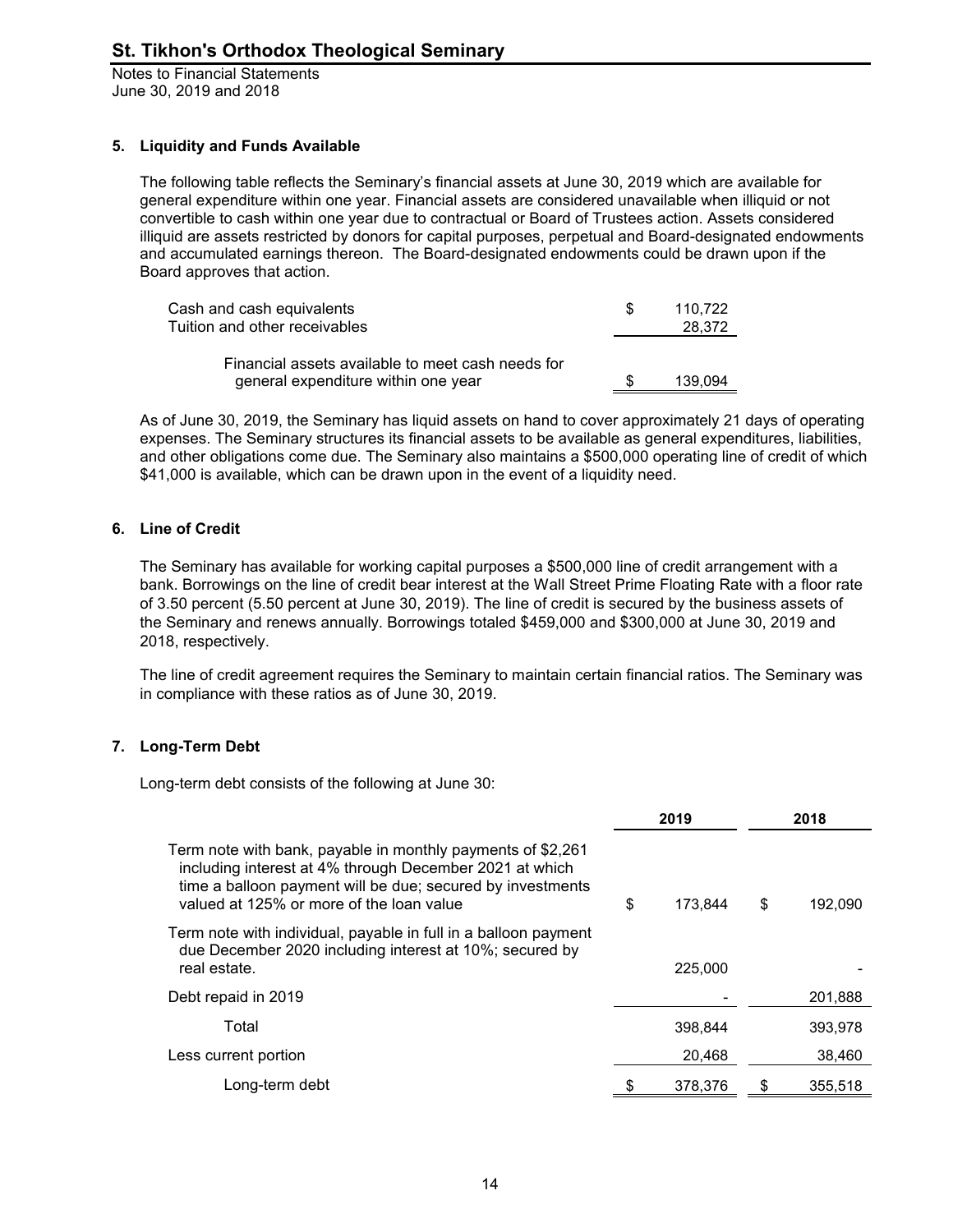Scheduled principal repayments of long-term debt as of June 30, 2019 are as follows:

| Years ending June 30: |   |         |
|-----------------------|---|---------|
| 2020                  | S | 20,468  |
| 2021                  |   | 246,320 |
| 2022                  |   | 132,056 |
|                       |   |         |
| Total                 | S | 398,844 |

#### **8. Pension Plan**

The Seminary participates in the Orthodox Church in America Pension Plan (the Plan). The Plan is a nonelecting church plan, and is not governed by the terms of the Employer Retirement Income Security Act of 1974 (ERISA).

The Plan is a defined benefit pension plan covering substantially all employees of the Orthodox Church in America (the Church), including organizations under the Church's jurisdiction.

The Plan provides retirement and death benefits to participating members and their spouses which are based upon years of service, the participating member's compensation level and the amount of the participating member's deferrals.

The plan administrator is the Pension Board comprised of not less than three (3) persons appointed by the Church. A valuation of the plan is required at least once every three years by an enrolled actuary to determine the contributions needed to maintain the plan on a sound actuarial basis. The contributions needed to support the plan shall be changed from time to time based upon the results of these valuations.

Participating members are required at a minimum to contribute 6 percent of their qualifying salary (including amounts paid as housing allowances for clergy) to the Plan, with the employer contributing 8 percent. The vesting schedule of the Plan is as follows:

| <b>Years of Service</b> | Percentage              |
|-------------------------|-------------------------|
| 5                       | $\%$<br>10 <sup>°</sup> |
| 6                       | 20                      |
|                         | 30                      |
| 8                       | 40                      |
| 9                       | 50                      |
| 10                      | 60                      |
| 11                      | 70                      |
| 12                      | 80                      |
| 13                      | 90                      |
| 14 or more              | 100                     |

The most recent valuation of the Plan (January 1, 2018) determined that the liabilities of the Plan exceeded the actuarial value of the Plan's assets. The unfunded liability must be funded through future contributions. No specific allocation of the unfunded liability is made to individual employees or employers. Accordingly, determination of any additional liability is not practicable to estimate.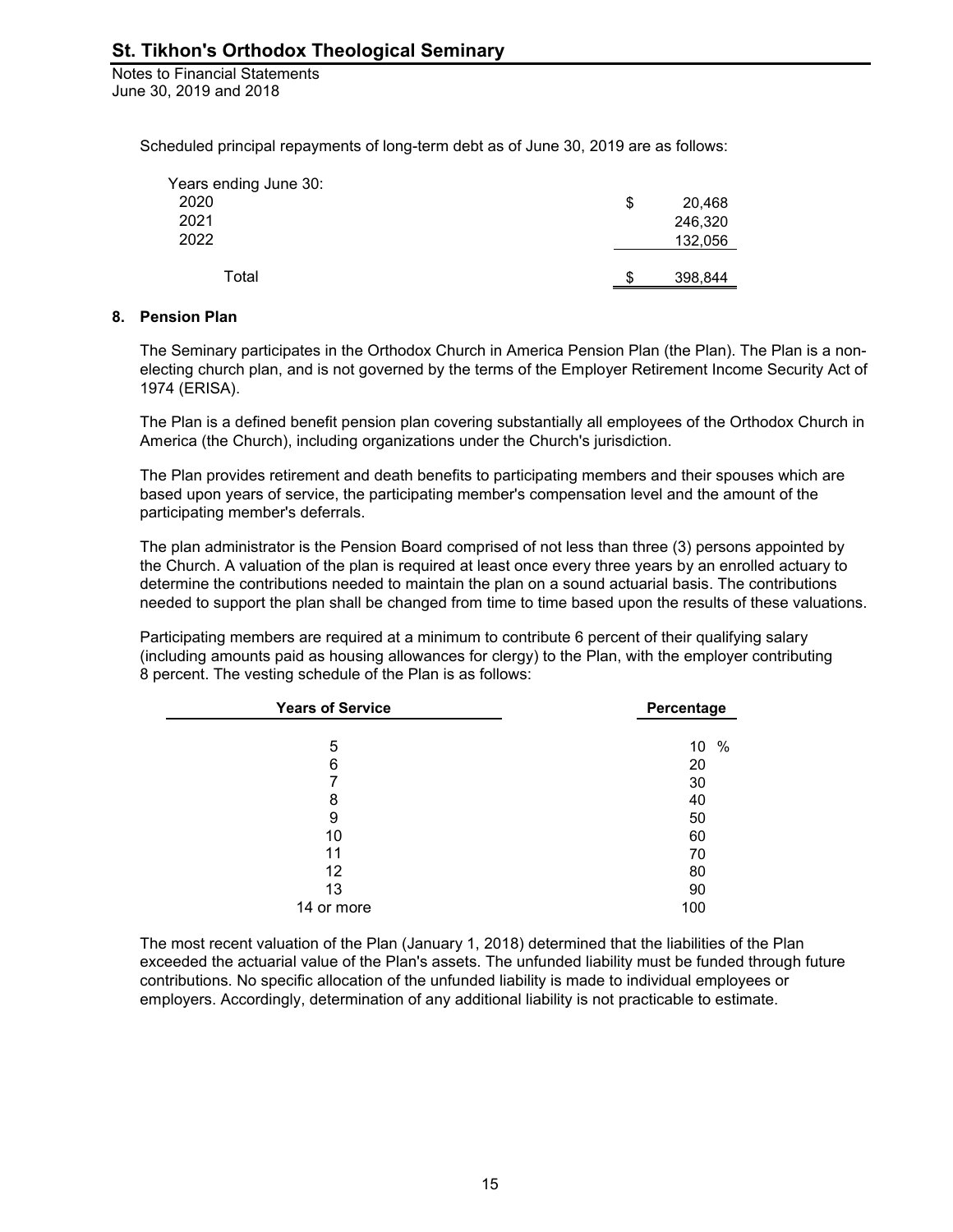Notes to Financial Statements June 30, 2019 and 2018

#### **9. Functional Expenses**

|                     | Instructional |    | <b>Operations</b>        | Administrative | <b>Student</b><br><b>Services</b> | Fundraising              | Library                  |    | Total<br>2019 | <b>Total</b><br>2018 |
|---------------------|---------------|----|--------------------------|----------------|-----------------------------------|--------------------------|--------------------------|----|---------------|----------------------|
| Salaries and wages  | \$<br>311.680 | \$ | $\overline{\phantom{a}}$ | \$<br>360.358  | \$<br>۰.                          | \$<br>$\sim$             | \$<br>٠                  | \$ | 672,038       | \$<br>570,239        |
| Employee benefits   | 207.615       |    |                          | 205,638        | $\overline{\phantom{a}}$          | ٠                        | $\overline{\phantom{a}}$ |    | 413.253       | 344,164              |
| Supplies and other, |               |    |                          |                |                                   |                          |                          |    |               |                      |
| general             | 26,851        |    | 70,008                   | 124,124        | 520,276                           | 15,319                   | 19,248                   |    | 775,826       | 603,463              |
| Donated services    | 136,200       |    |                          |                |                                   |                          | $\overline{a}$           |    | 136,200       | 98,250               |
| Impairment          | ۰             |    | 135,000                  |                | $\overline{\phantom{a}}$          | $\overline{\phantom{a}}$ |                          |    | 135,000       | 421,568              |
| Insurance           | ٠             |    | 86.207                   |                | $\overline{\phantom{a}}$          | $\overline{\phantom{a}}$ | ٠                        |    | 86,207        | 50,032               |
| <b>Utilities</b>    | ۰             |    | 75.661                   |                | $\overline{\phantom{a}}$          |                          |                          |    | 75,661        | 60,966               |
| Depreciation        |               |    | 75,455                   |                |                                   | ۰                        | ٠                        |    | 150,910       | 52,187               |
| Interest            |               |    | 29.561                   | 22,707         | $\overline{\phantom{a}}$          | $\overline{\phantom{a}}$ | ٠                        |    | 104,536       | 43,330               |
| Taxes               | 20,068        |    | 2,164                    | 26,602         |                                   |                          |                          |    | 48,834        | 55,720               |
| Total               | 702,414       | S  | 474,056                  | \$<br>739,429  | \$<br>520,276                     | 15,319                   | 19,248                   | S  | 2,598,465     | \$<br>2,299,919      |

The table below presents the Seminary's expenses by nature and function.

#### **10. Net Assets With Donor Restrictions**

Net assets with donor restrictions consist of the following at June 30:

|                                                                                                                                                                                      | 2019                              |    | 2018                        |  |
|--------------------------------------------------------------------------------------------------------------------------------------------------------------------------------------|-----------------------------------|----|-----------------------------|--|
| Net assets with donor restrictions:<br>Subject to expenditure for a specified purpose:<br>Scholarships and awards<br>Interest in net assets of affiliate<br>Contributions receivable | \$<br>239,074<br>1,535<br>273,094 | \$ | 302,281<br>1,535<br>424,429 |  |
| Total                                                                                                                                                                                | 513,703                           |    | 728,246                     |  |
| Subject to the passage of time:<br>General endowments<br>Total                                                                                                                       | 218,061<br>218,061                |    | 238,667<br>238,667          |  |
| Subject to restriction in perpetuity:<br>General endowments<br>Scholarships                                                                                                          | 1,071,224<br>685,469              |    | 1,071,224<br>635,469        |  |
| Total                                                                                                                                                                                | 1,756,693                         |    | 1,706,693                   |  |
| Total net assets with donor restrictions                                                                                                                                             | \$<br>2,488,457                   | S  | 2,673,606                   |  |

#### **11. Endowment Funds**

The Seminary's endowment consists of numerous individual funds established for a variety of purposes and includes both donor-restricted and Board of Trustees designated funds. Net assets associated with endowment funds, including funds designated by the Board of Trustees to function as endowments, are classified and reported based on the existence or absence of donor-imposed restrictions.

The Seminary has interpreted Pennsylvania law as requiring the preservation of the fair value of the original gift as of the gift date of the donor-restricted endowment funds absent explicit donor stipulations to the contrary. As a result of this interpretation, the Seminary classifies as net assets with donor restrictions (a) the original value of gifts donated to the permanent endowment, (b) the original value of subsequent gifts to the permanent endowment, and (c) accumulations to the permanent endowment made in accordance with the direction of the applicable donor gift instrument at the time the accumulation is added to the fund.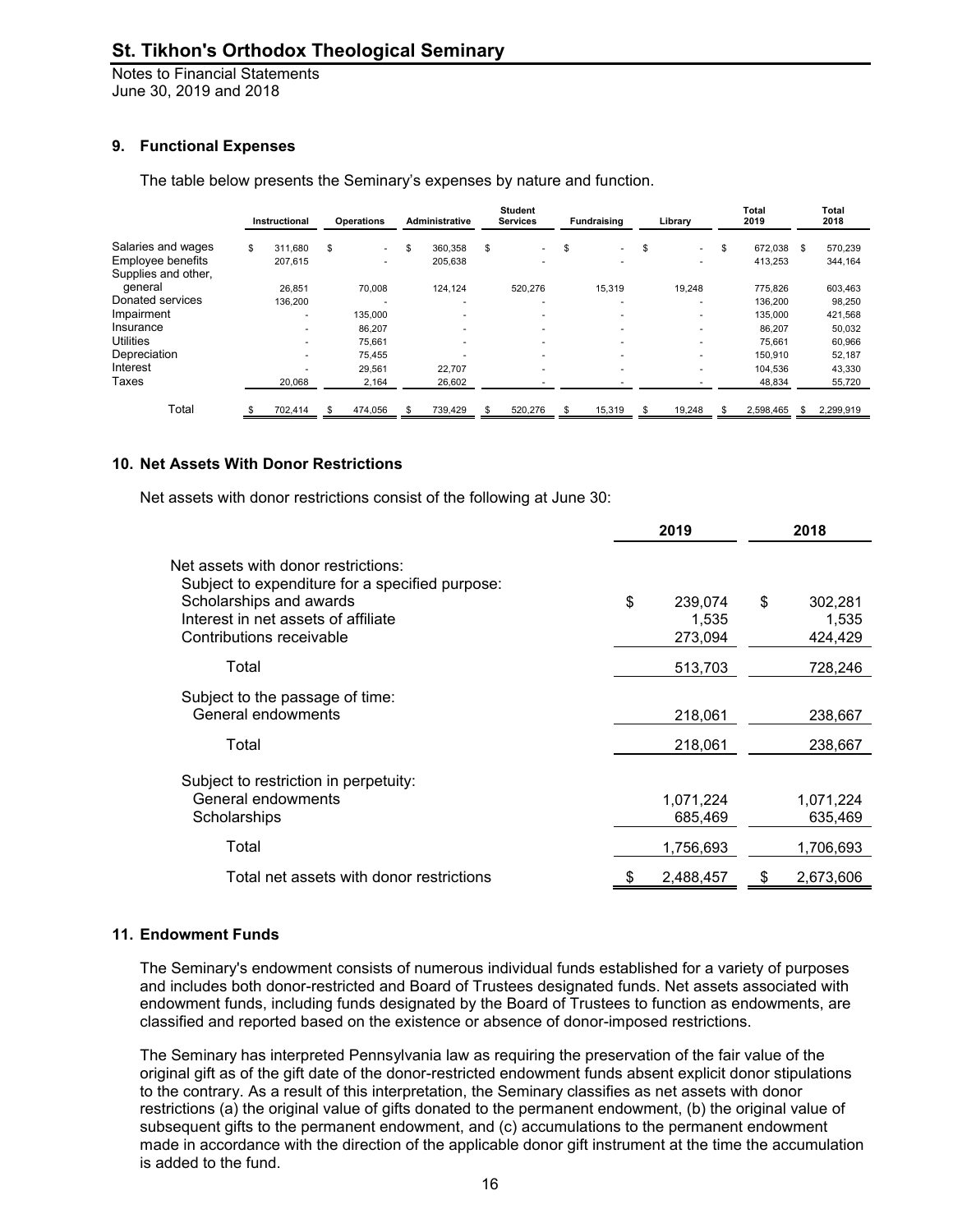> The Seminary considers various factors in making a determination to appropriate or accumulate donorrestricted endowment funds, including the duration and preservation of the fund, the purposes of the Seminary and the donor-restricted endowment fund, general economic conditions, the possible effect of inflation and deflation, the expected return from income and the appreciation of investments, the investment policies of the Seminary, and other resources of the Seminary.

The Seminary has adopted investment and spending policies for endowment assets that attempt to provide a predictable stream of funding to programs supported by its endowment while seeking to maintain the purchasing power of the endowment assets. Endowment assets include those assets of donor-restricted funds that the Seminary must hold in perpetuity as well as board-designated funds.

To satisfy its long-term rate-of-return objectives, the Seminary relies on a balanced investment strategy in which investment returns are achieved through both capital appreciation (realized and unrealized) and current yield (interest and dividends). The Seminary targets a diversified asset allocation to achieve its long-term return objectives guided by its policy.

The Seminary has a policy of appropriating for distribution accumulated investment income (interest and dividends) as approved by the Board of Trustees. This policy is consistent with the Seminary's objective to maintain the purchasing power of the endowment assets held in perpetuity or for a specific term as well as to provide additional real growth through new gifts and investment return.

Changes in endowment net assets in 2019 were as follows:

|                                     | <b>Without Donor</b><br><b>Restrictions</b> |    | <b>With Donor</b><br><b>Restrictions</b> |    | Total     |
|-------------------------------------|---------------------------------------------|----|------------------------------------------|----|-----------|
| Endowment net assets, July 1, 2018  | \$<br>212.909                               | \$ | 2,672,071                                | \$ | 2,884,980 |
| Investment return:                  |                                             |    |                                          |    |           |
| Investment income                   | 25.303                                      |    | 53.818                                   |    | 79.121    |
| Net realized and unrealized gains   | 929                                         |    | 13,885                                   |    | 14,814    |
| Total investment return             | 26,232                                      |    | 67,703                                   |    | 93,935    |
| Transfers/contributions             | 65.398                                      |    | 291.017                                  |    | 306,415   |
| Funds released from restriction     |                                             |    | (543,869)                                |    | (543,869) |
| Endowment net assets, June 30, 2019 | \$<br>304.539                               | S  | 2,486,922                                | \$ | 2,741,461 |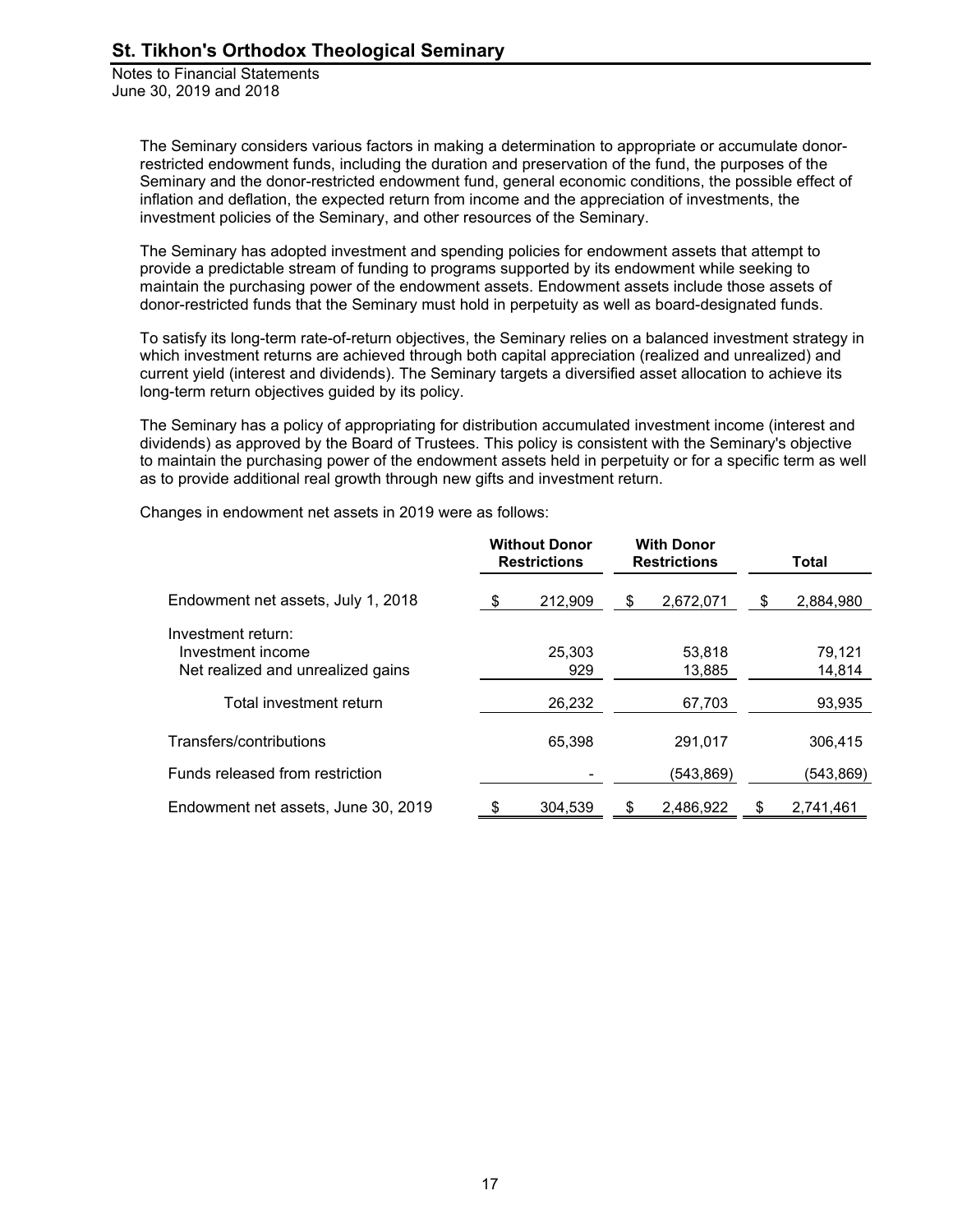Notes to Financial Statements June 30, 2019 and 2018

Changes in endowment net assets in 2018 were as follows:

|                                         | <b>Without Donor</b><br><b>With Donor</b><br><b>Restrictions</b><br><b>Restrictions</b> |            |                 | <b>Total</b> |                  |
|-----------------------------------------|-----------------------------------------------------------------------------------------|------------|-----------------|--------------|------------------|
| Endowment net assets, July 1, 2017      | - \$                                                                                    | 557,769    | \$<br>2,720,178 | \$           | 3,277,947        |
| Investment return:<br>Investment income |                                                                                         | 49.270     |                 |              |                  |
| Net realized and unrealized gains       |                                                                                         | 12,124     | 1,094<br>60,298 |              | 50,364<br>72,422 |
| Total investment return                 |                                                                                         | 61,394     | 61,392          |              | 122,786          |
| Transfers/contributions                 |                                                                                         | (406, 254) | 478,733         |              | 72,479           |
| Funds released from restriction         |                                                                                         |            | (588,232)       |              | (588,232)        |
| Endowment net assets, June 30, 2018     | \$                                                                                      | 212,909    | \$<br>2,672,071 | S            | 2,884,980        |